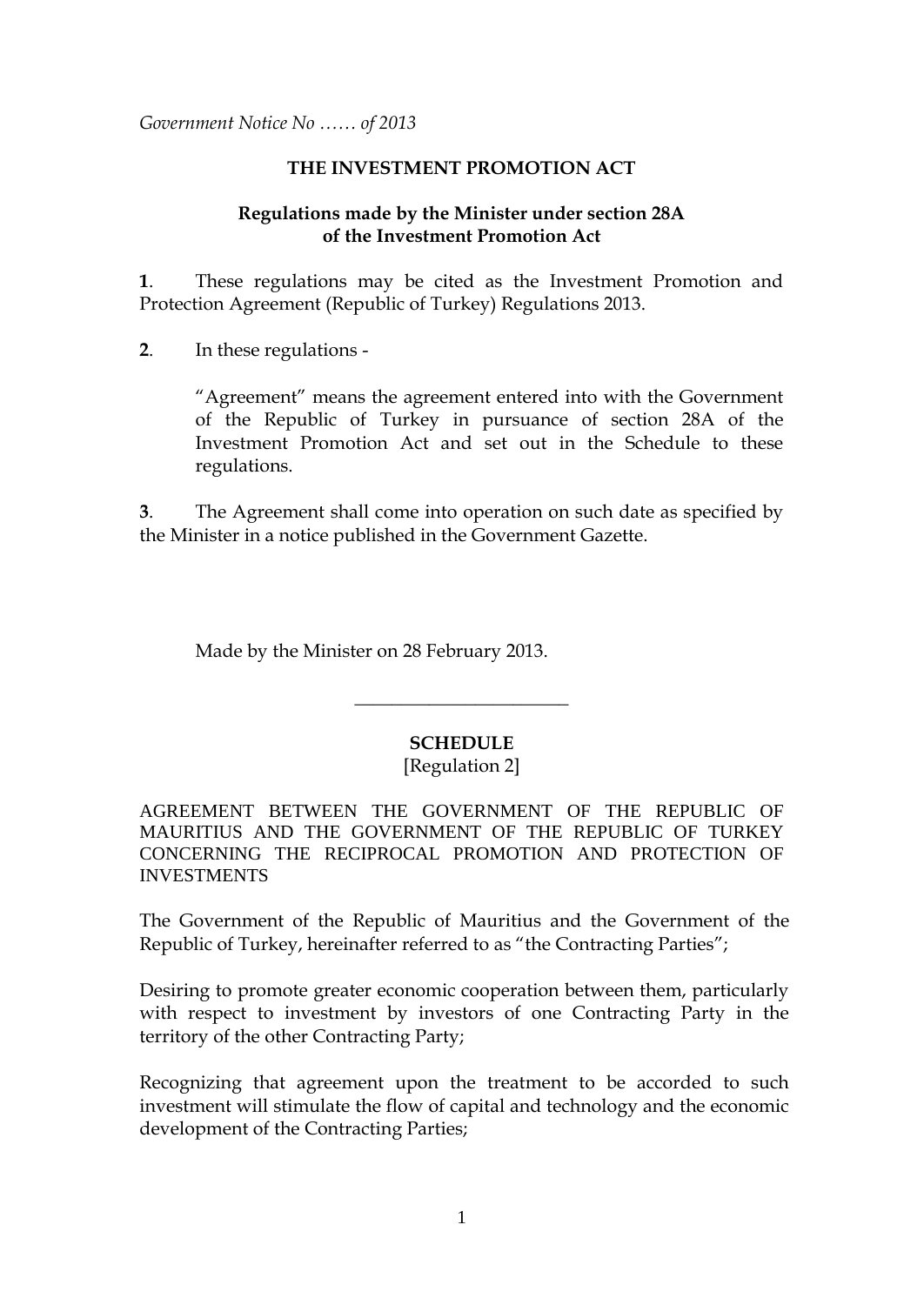Agreeing that fair and equitable treatment of investment is desirable in order to maintain a stable framework for investment and maximum effective utilization of economic resources; and

Having resolved to conclude an agreement concerning the reciprocal promotion and protection of investments,

Have agreed as follows:

# **ARTICLE 1**

# **DEFINITIONS**

For the purpose of this Agreement:

- 1. The term "investment means every kind of asset, connected with business activities, acquired for the purpose of establishing lasting economic relations in the territory of a Contracting Party in conformity with its laws and regulations, and shall include in particular, but not exclusively:
	- (a) movable and immovable property, as well as any other rights such as mortgages, liens, pledges and any other similar rights as defined in conformity with the laws and regulations of the Contracting Party in whose territory the property is situated;
	- (b) reinvested returns, claims to money or any other rights having financial value related to an investment;
	- (c) shares, stocks or any other form of participation in companies;
	- (d) industrial and intellectual property rights such as patents, industrial designs, technical processes, as well as trademarks, goodwill, and know-how;
	- (e) business concessions conferred by law or by contract, including concessions related to natural resources,

provided that such investments are not in the nature of acquisition of shares or voting power less than ten (10) percent of a company through stock exchanges which shall not be covered by this Agreement.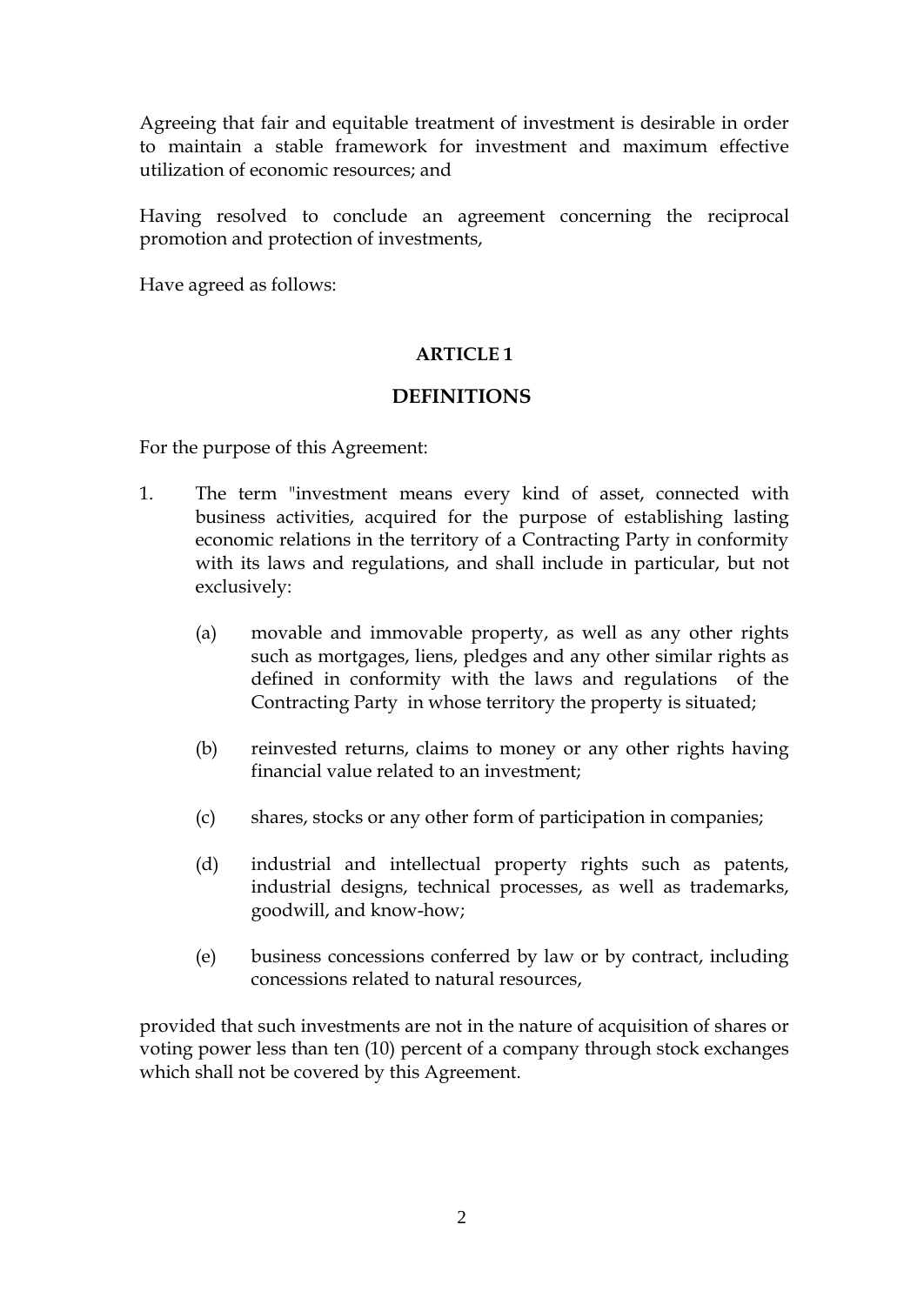Any change in the form in which assets are or have been invested shall not affect their character as investment as defined in this Agreement provided that such a change shall not contradict the laws and regulations of the hosting Contracting Party.

- 2. The term "investor" means:
	- (a) natural persons having the nationality of either Contracting Party according to its applicable law; or
	- (b) corporations, firms or business partnerships incorporated or constituted under the law of a Contracting Party and having their headquarters or their effective economic activities in the territory of that Contracting Party,

which have made an investment in the territory of the other Contracting Party.

- 3. The term "returns" means the amounts yielded by an investment and includes in particular, though not exclusively, profit, interest, capital gains, royalties, fees and dividends.
- 4. The term "territory" means:
	- (a) with regard to the Republic of Mauritius, its territories, its land territory, its internal waters, the territorial sea and the airspace above them, and any area beyond the territorial sea, as well as the maritime zones including the sea-bed and subsoil over which it has sovereign rights or jurisdiction for the purpose of exploration, exploitation and preservation of natural resources whether living or non-living, pursuant to its Constitution and international law;
	- (b) with regard to the Republic of Turkey, the land territory, internal waters, the territorial sea and the airspace above them, as well as the maritime areas over which it has sovereign rights or jurisdiction for the purpose of exploration, exploitation and preservation of natural resources whether living or non-living, pursuant to international law.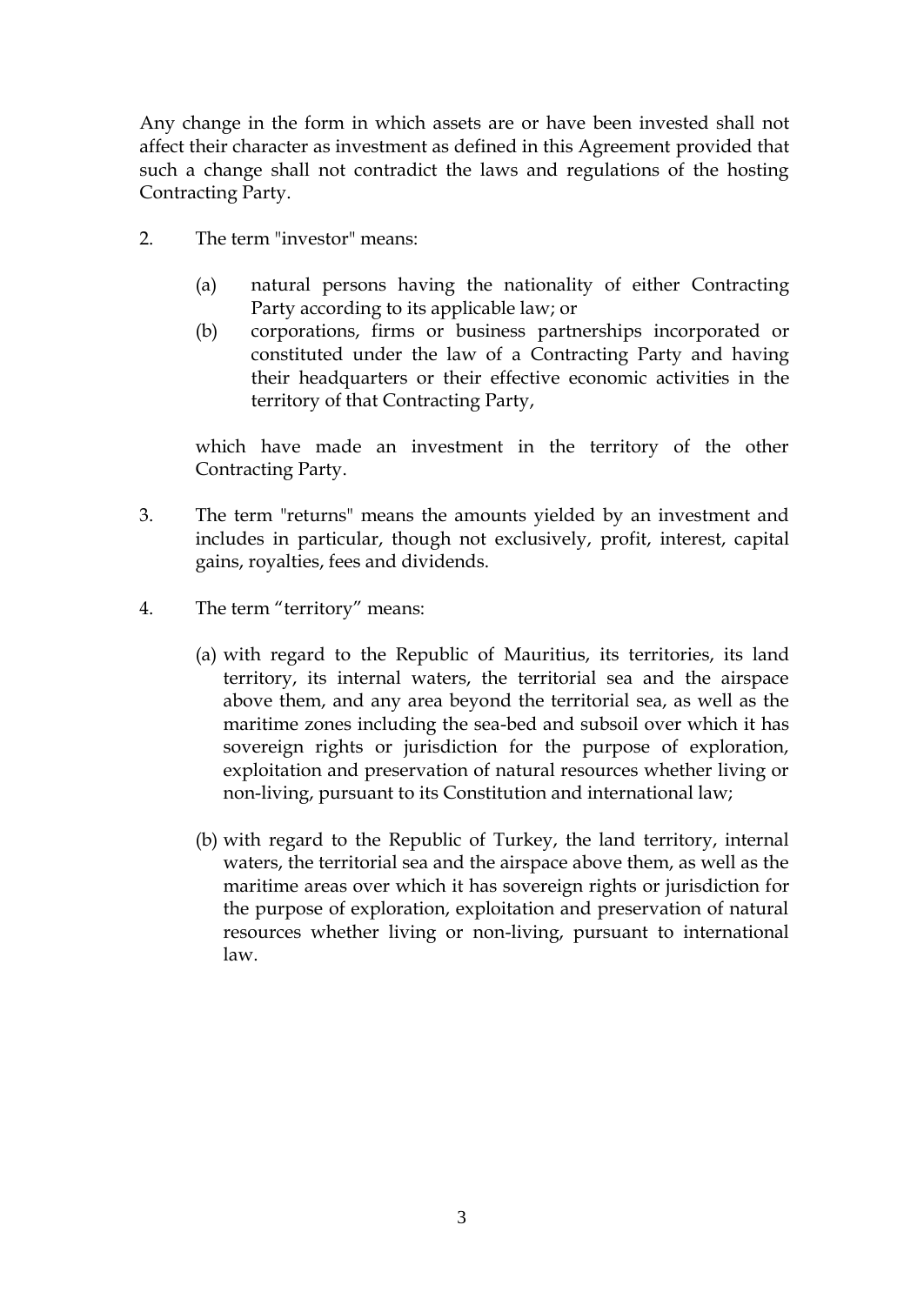### **ARTICLE 2**

### **SCOPE OF APPLICATION**

This Agreement shall apply to investments in the territory of one Contracting Party, made in accordance with its national laws and regulations, by investors of the other Contracting Party, whether prior to, or after the entry into force of the present Agreement. However, this Agreement shall not apply to any dispute that has arisen before its entry into force.

## **ARTICLE 3**

### **PROMOTION AND PROTECTION OF INVESTMENTS**

- 1. Subject to its laws and regulations, each Contracting Party shall in its territory promote as far as possible investments by investors of the other Contracting Party.
- 2. Investments of investors of each Contracting Party shall at all times be accorded fair and equitable treatment and full protection and security in the territory of the other Contracting Party. Neither Contracting Party shall in any way impair by unreasonable or discriminatory measures the management, maintenance, use, enjoyment, extension, or disposal of such investments**.**

## **ARTICLE 4**

### **TREATMENT OF INVESTMENTS**

- 1. Each Contracting Party shall admit in its territory investments on a basis no less favourable than that accorded in like circumstances to investments of investors of any third State, within the framework of its laws and regulations.
- 2. Each Contracting Party shall accord to these investments, once established, treatment no less favourable than that accorded in like circumstances to investments of its investors or to investments of investors of any third State, whichever is the most favourable.
- 3. Subject to the laws and regulations of the Contracting Parties relating to the entry, sojourn and employment of aliens: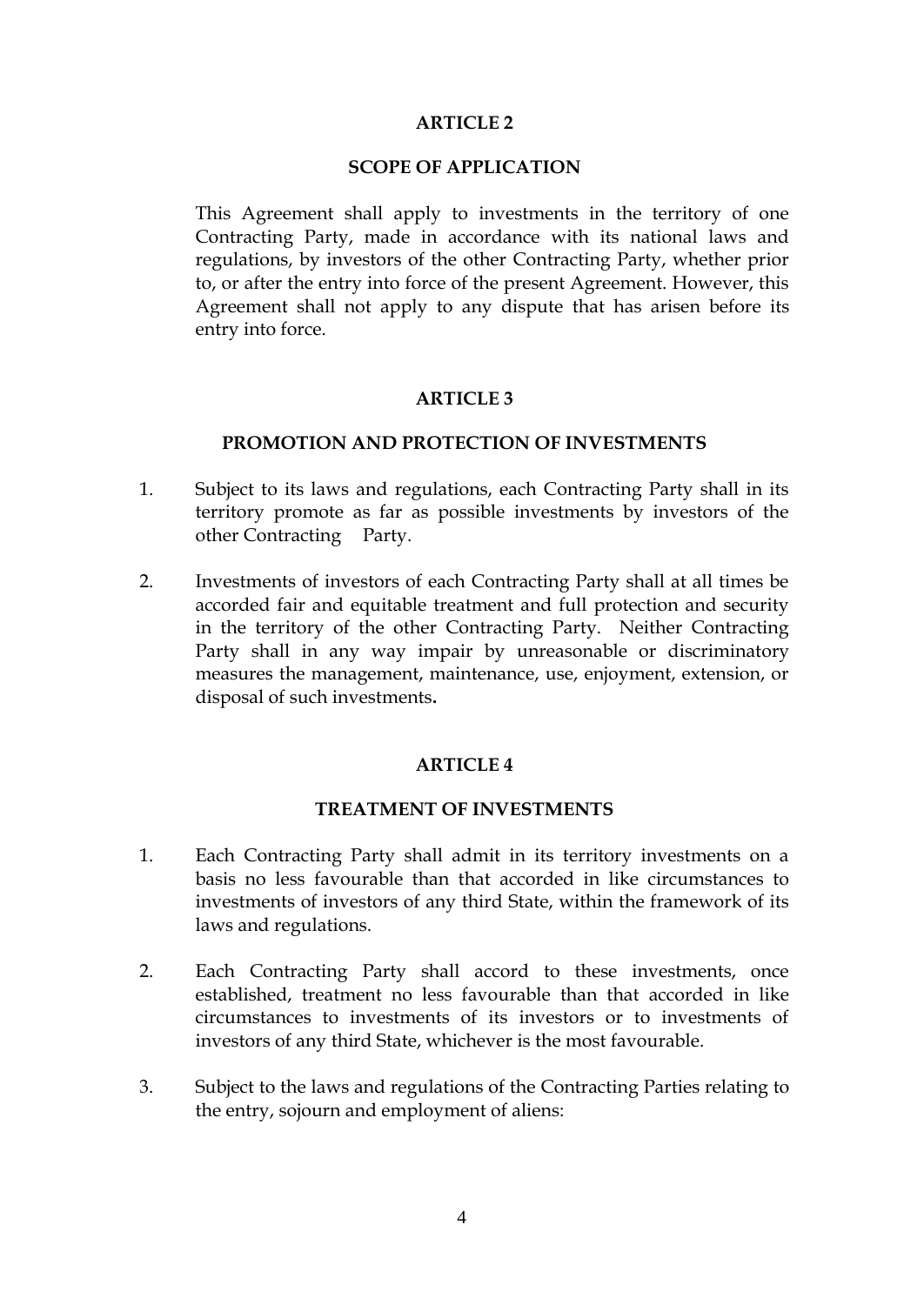- (a) nationals of either Contracting Party shall be permitted to enter and remain in the territory of the other Contracting Party for purposes of establishing, developing, administering or advising on the operation of an investment to which they, or an investor of the first Contracting Party that employs them, have committed or are in the process of committing a substantial amount of capital or other resources;
- (b) companies which are legally constituted under the applicable laws and regulations of one Contracting Party, and which are investments of investors of the other Contracting Party, shall be permitted to engage top managerial and technical personnel of their choice, regardless of nationality.
- 4. (a) The provisions of this Article shall not be construed so as to oblige one Contracting Party to extend to the investors of the other Contracting Party the benefit of any treatment, preference or privilege which may be extended by the former Contracting Party by virtue of any international agreement or arrangement relating wholly or mainly to taxation.

(b) The non-discrimination, national treatment and most- favourednation treatment provisions of this Agreement shall not apply to all actual or future advantages accorded by either Contracting Party, by virtue of its membership to, or association with, a customs, economic or monetary union, a common market or a free trade area, to nationals or companies of its own, of Member States of such union, common market or free trade area, or of any other third country.

(c) The most-favoured-nation treatment referred to in this Article does not include investor-to-state dispute settlement procedures provided for in other international investment treaties.

(d) The provisions of Articles 3 and 4 of this Agreement shall not oblige either Contracting Party to accord investments of investors of the other Contracting Party the same treatment that it accords to investments of its own investors with regard to acquisition of land, real estates, and real rights upon them.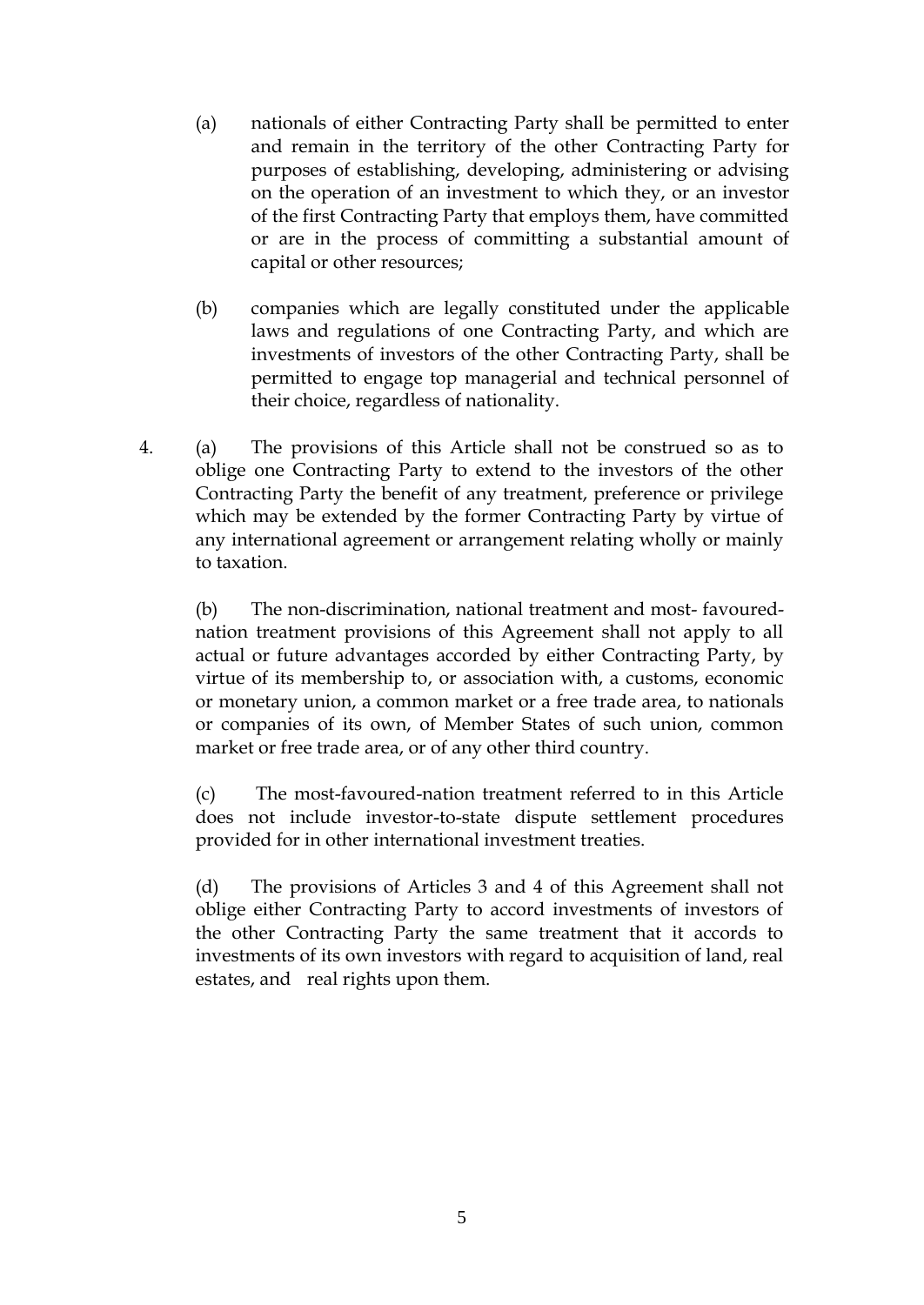## **ARTICLE 5**

### **EXPROPRIATION**

- 1. Investments shall not be expropriated, nationalized, or subjected, directly or indirectly, to measures of similar effects (hereinafter referred to as expropriation) except for a public purpose, in a nondiscriminatory manner, upon payment of prompt, adequate and effective compensation, and in accordance with due process of law and the general principles of treatment provided for in Articles 3 and 4 of this Agreement.
- 2. Non-discriminatory legal measures designed and applied to protect legitimate public welfare objectives, such as health, safety and environment, do not constitute indirect expropriation.
- 3. Compensation shall be equivalent to the market value of the expropriated investment before the expropriation is effected or becomes public knowledge. Compensation shall be paid without delay and be freely transferable as described in Article 7.
- 4. In the event that payment of compensation is delayed, it shall carry an interest at a rate to be agreed upon by both parties unless such rate is prescribed by law from the date of expropriation until the date of payment.
- 5. The investor affected by the expropriation shall have a right, under the law of the expropriating Contracting Party to prompt review, by a court of law or other independent and impartial forum of that Contracting Party of the expropriation case.

# **ARTICLE 6**

## **COMPENSATION FOR LOSSES**

1. Investors of either Contracting Party whose investments suffer losses in the territory of the other Contracting Party owing to war, insurrection, civil disturbances or other similar events shall be accorded by such other Contracting Party treatment no less favourable than that accorded to its own investors or to investors of any third State, whichever is the most favourable treatment, as regards any measures it adopts in relation to such losses.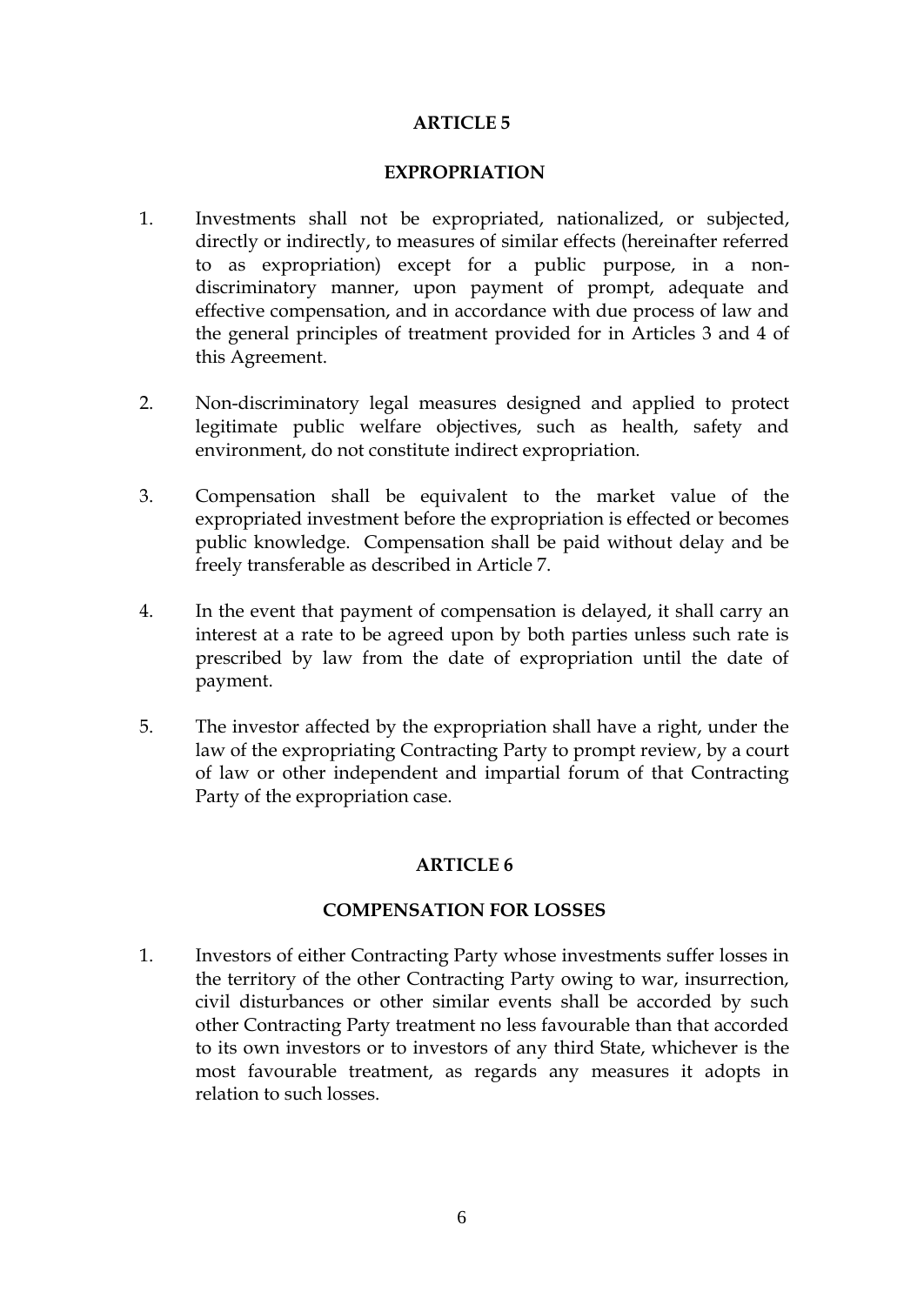2. Without prejudice to paragraph 1 of this Article, investors of one Contracting Party who in any of the situations referred to in that paragraph suffer losses in the territory of the other Contracting Party resulting from:

(a) requisitioning of their property by its forces or authorities; or

(b) destruction of their property by its forces or authorities, which was not caused in combat action or was not required by the necessity of the situation;

shall be accorded restitution or reasonable compensation. Resulting payments shall be freely convertible and transferable.

# **ARTICLE 7**

## **REPATRIATION AND TRANSFER**

1. Upon fulfillment of all tax obligations, each Contracting Party shall permit in good faith all transfers related to an investment to be made freely and without delay into and out of its territory. Such transfers shall include:

(a) returns;

(b) proceeds from the sale or liquidation of all or any part of an investment;

(c) compensation pursuant to Articles 5 and 6;

(d) reimbursements and interest payments deriving from loans in connection with investments;

(e) salaries, wages and other remunerations received by the nationals of one Contracting Party who have obtained in the territory of the other Contracting Party the corresponding work permits related to an investment;

(f) payments arising from an investment dispute.

2. Transfers shall be made in the convertible currency in which the investment has been made or in any convertible currency at the rate of exchange in force at that date of transfer, unless otherwise agreed by the investor and the hosting Contracting Party.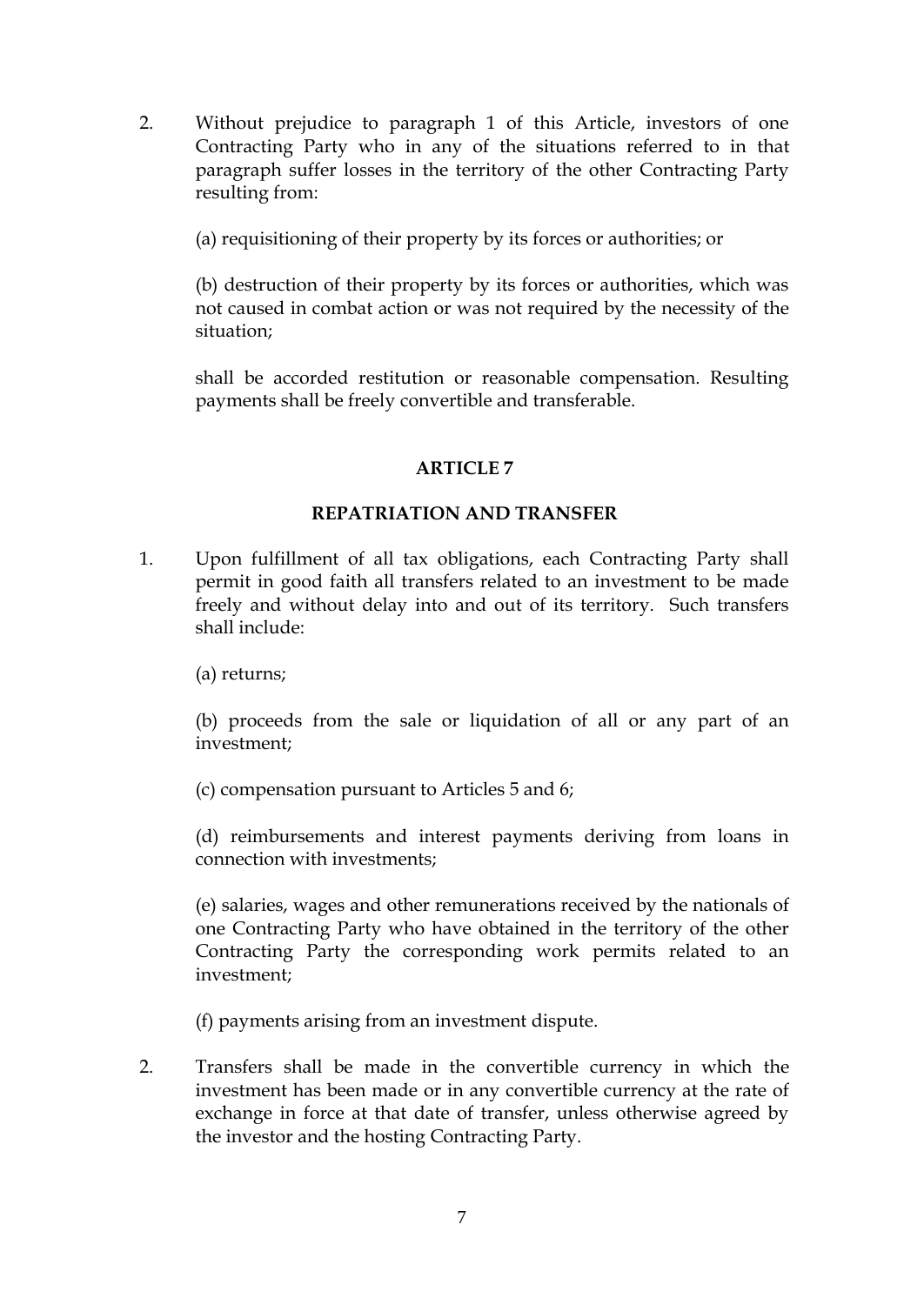3. Where, in exceptional circumstances, payments and capital movements cause or threaten to cause serious balance of payments difficulties, each Contracting Party may temporarily restrict transfers, provided that such restrictions are imposed on a non-discriminatory and in good faith basis.

## **ARTICLE 8**

## **SUBROGATION**

- l. If one of the Contracting Parties has a public insurance or guarantee scheme to protect investments of its own investors against noncommercial risks, and if an investor of this Contracting Party has subscribed to it, any subrogation of the insurer under the insurance contract between this investor and the insurer shall be recognized by the other Contracting Party.
- 2. The insurer is entitled by virtue of subrogation to exercise the rights and enforce the claims of that investor and shall assume the obligations related to the investment. The subrogated rights or claims shall not exceed the original rights or claims of the investor.
- 3. Disputes between a Contracting Party and an insurer shall be settled in accordance with the provisions of Article 9 of this Agreement.
- 4. Any payment made by an insurer to an investor as provided in paragraph 1 shall not affect the right of such investor to make his claims against the hosting Contracting Party in accordance with Article 9 provided that the exercise of such right does not overlap or conflict with the exercise of a right by the insurer in virtue of subrogation under that paragraph.

# **ARTICLE 9**

## **SETTLEMENT OF DISPUTES BETWEEN ONE CONTRACTING PARTY AND INVESTORS OF THE OTHER CONTRACTING PARTY**

1. Disputes between one of the Contracting Parties and an investor of the other Contracting Party, in connection with his investment, shall be notified in writing, including a detailed information, by the investor to the recipient Contracting Party of the investment. As far as possible, the investor and the concerned Contracting Party shall endeavor to settle these disputes by consultations and negotiations in good faith.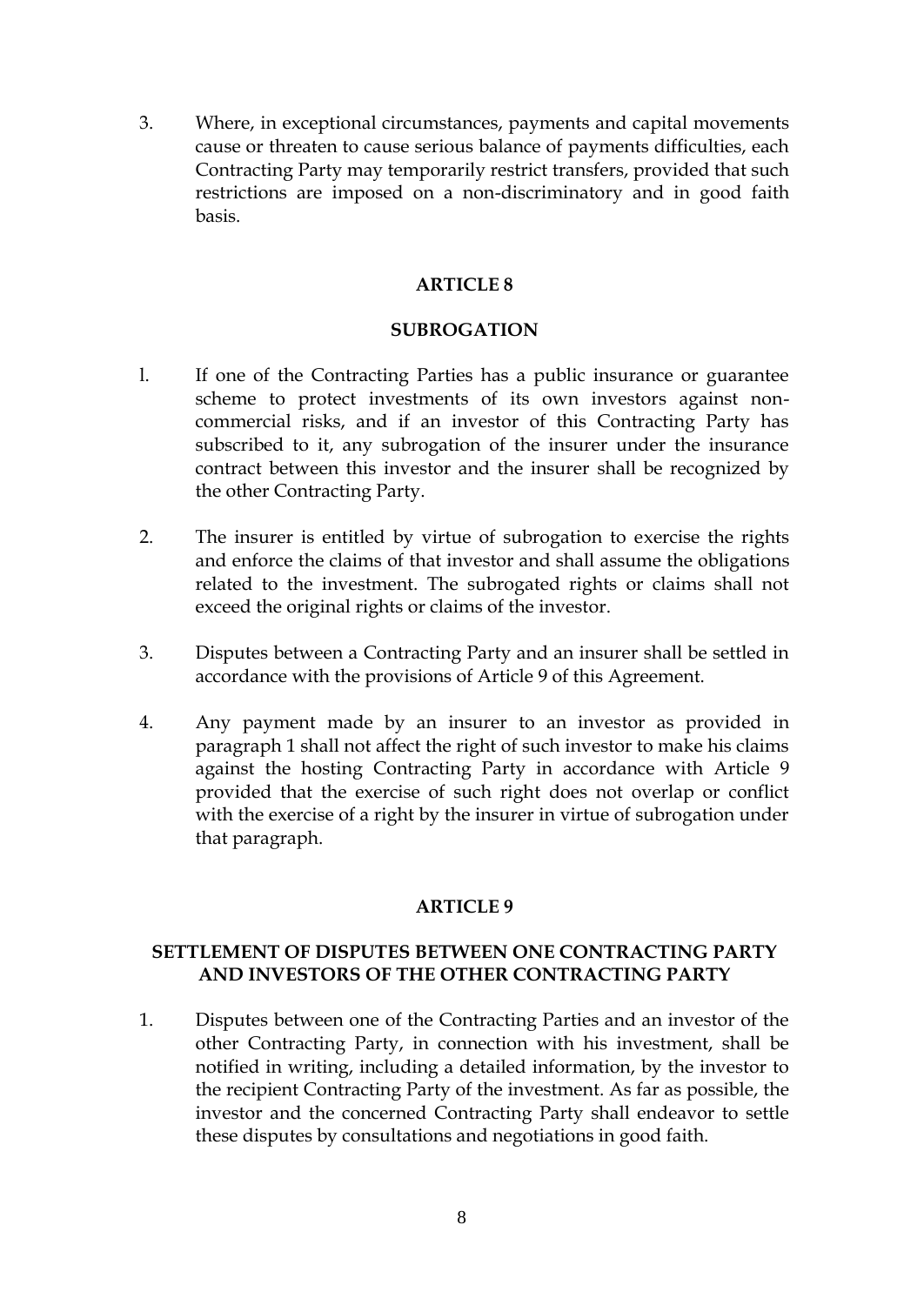- 2. If these disputes cannot be settled in this way within six months following the date of the written notification mentioned in paragraph l, the dispute can be submitted, as the investor may choose, to:
	- (a) the International Center for Settlement of Investment Disputes (ICSID) set up by the " Convention on Settlement of Investment Disputes Between States and Nationals of other States";
	- (b) an ad hoc court of arbitration laid down under the Arbitration Rules of Procedure of the United Nations Commission for International Trade Law (UNCITRAL); or
	- (c) the Court of Arbitration of the Paris International Chamber of Commerce.
- 3. Once the investor has submitted the dispute to one or the other of the dispute settlement forums mentioned in paragraph 2 of this Article, the choice of one of these forums shall be final.
- 4. Notwithstanding the provisions of paragraph 2 of this Article:
	- (a) only the disputes arising directly out of investment activities which have obtained necessary permission, if any, in conformity with the relevant legislation of the Republic of Turkey on foreign capital and that effectively started shall be subject to the jurisdiction of the International Center for Settlement of Investment Disputes (ICSID) or any other international dispute settlement mechanism as agreed upon by the Contracting Parties;
	- (b) the disputes, related to the property and real rights upon the real estates within the territory of the Republic of Turkey are totally under the jurisdiction of the Turkish courts and therefore shall not be submitted to jurisdiction of the International Center for Settlement of Investment Disputes (ICSID) or any other international dispute settlement mechanism; and
	- (c) with regard to the Article 64 of the "Convention on the Settlement of Investment Disputes between States and Nationals of other States", any dispute arising between the Contracting Parties concerning the interpretation or application of "Convention on the Settlement of Investment Disputes between States and Nationals of other States", which is not settled by negotiation, can only be submitted to the International Court of Justice with the consent of both Contracting Parties.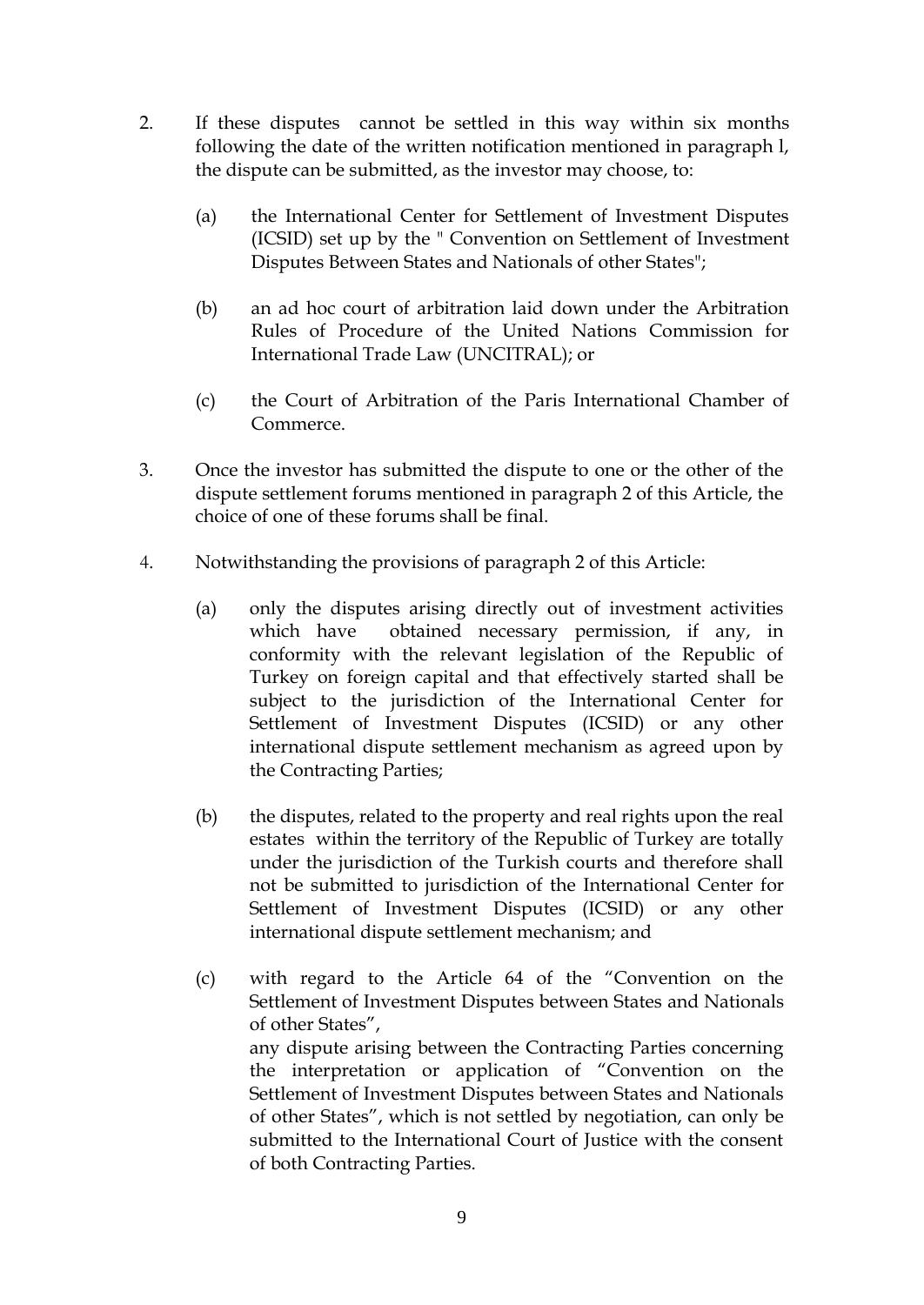5. The arbitration awards shall be final and binding for all parties in dispute. Each Contracting Party commits itself to execute the award according to its national law.

## **ARTICLE 10**

### **SETTLEMENT OF DISPUTES BETWEEN THE CONTRACTING PARTIES**

- 1. The Contracting Parties shall seek in good faith and in a spirit of cooperation a rapid and equitable solution to any dispute between them concerning the interpretation or application of this Agreement. In this regard, the Contracting Parties agree to engage in direct and meaningful negotiations to arrive at such solutions. If the Contracting Parties cannot reach an agreement within six (6) months after the beginning of disputes between themselves through the foregoing procedure, the disputes may be submitted, upon the request of either Contracting Party, to an arbitral tribunal of three members.
- 2. Within two (2) months of receipt of a request, each Contracting Party shall appoint an arbitrator. The two arbitrators shall select a third arbitrator as Chairman, who is a national of a third State. In the event either Contracting Party fails to appoint an arbitrator within the specified time, the other Contracting Party may request the President of the International Court of Justice to make the appointment.
- 3. If both arbitrators cannot reach an agreement about the choice of the Chairman within two (2) months after their appointment, the Chairman shall be appointed upon the request of either Contracting Party by the President of the International Court of Justice.
- 4. If, in the cases specified under paragraphs 2 and 3 of this Article, the President of the International Court of Justice is prevented from carrying out the said function or if he is a national of either Contracting Party, the appointment shall be made by the Vice-President, and if the Vice-President is prevented from carrying out the said function or if he is a national of either Contracting Party, the appointment shall be made by the most senior member of the Court who is not a national of either Contracting Party.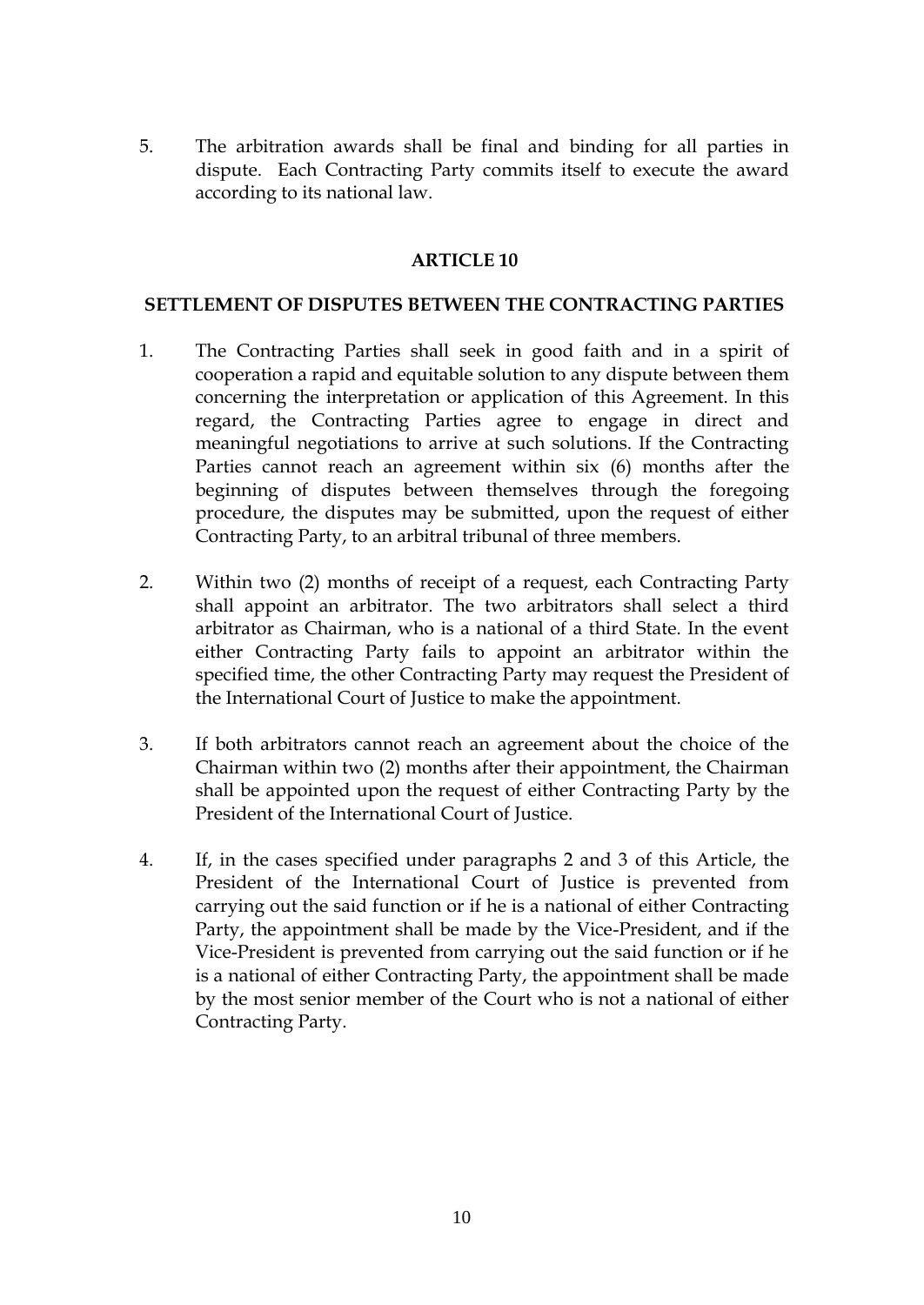- 5. The tribunal shall have three (3) months from the date of the selection of the Chairman to agree upon rules of procedure consistent with the other provisions of this Agreement. In the absence of such agreement, the tribunal shall request the President of the International Court of Justice to designate rules of procedure, taking into account generally recognized rules of international arbitral procedure.
- 6. Unless otherwise agreed, all submissions shall be made and all hearings shall be completed within eight (8) months of the date of selection of the Chairman, and the tribunal shall render its decision within two (2) months after the date of the final submissions or the date of the closing of the hearings, whichever is later. The arbitral tribunal shall reach its decisions, which shall be final and binding, by a majority of votes.
- 7. Expenses incurred by the Chairman, the other arbitrators, and other costs of the proceedings shall be paid for equally by the Contracting Parties. The tribunal may, however, at its discretion, decide that a higher proportion of the costs be paid by one of the Contracting Parties.
- 8. A dispute shall not be submitted to an international arbitration court under the provisions of this Article, if the same dispute has been brought before another international arbitration court under the provisions of Article 9 and is still before the court. This will not impair the engagement in direct and meaningful negotiations between both Contracting Parties.

## **ARTICLE 11**

## **DENIAL OF BENEFITS**

- 1. A Contracting Party may deny the benefits of this Agreement to an investor of the other Contracting Party that is a company of such other Contracting Party and to investments of such investor if the company has no substantial business activities in the territory of the Contracting Party under whose law it is constituted or organized and investors of the denying Contracting Party, own or control the company.
- 2. The denying Contracting Party shall, to the extent practicable, notify the other Contracting Party before denying the benefits.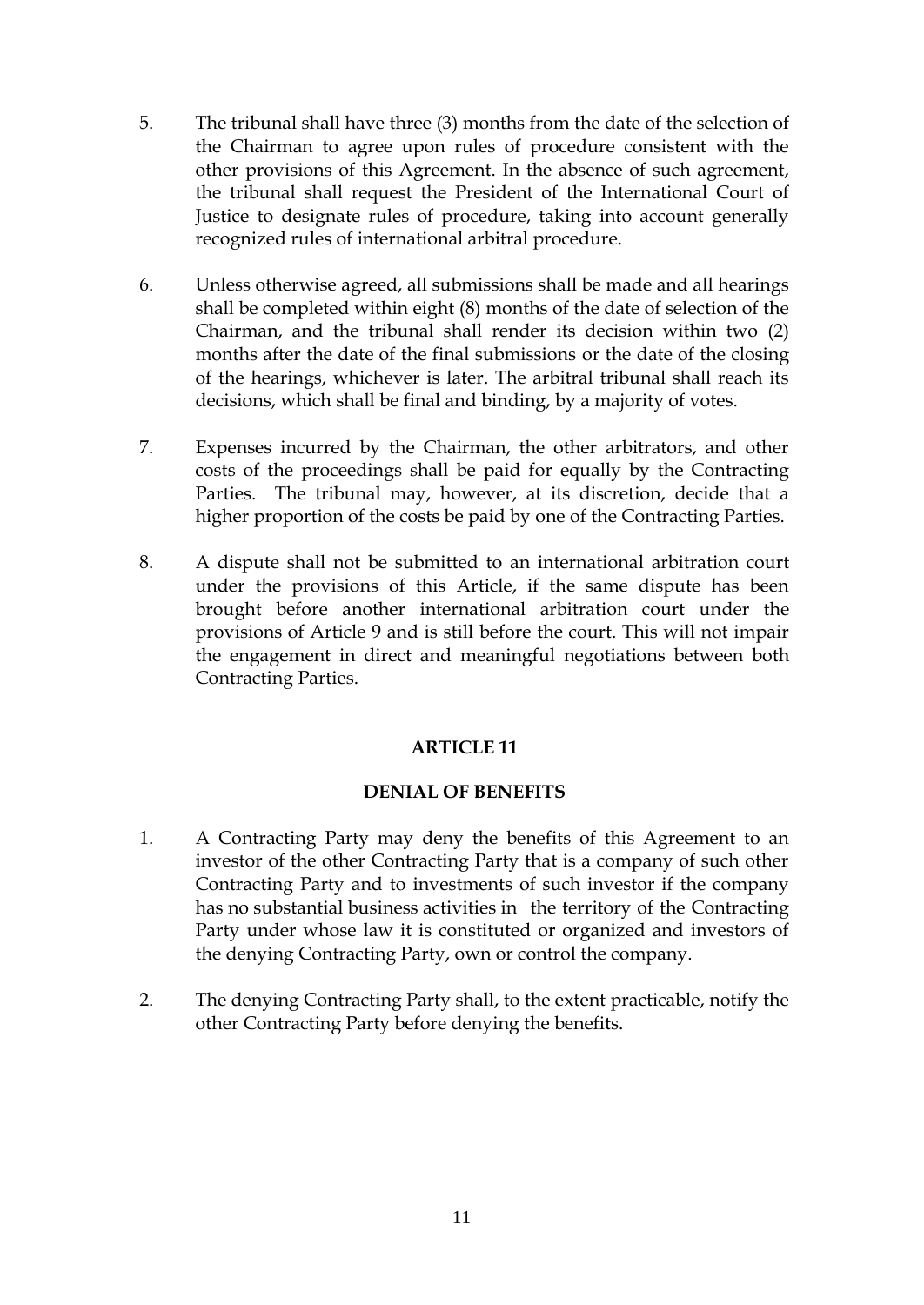### **ARTICLE 12**

### **GENERAL EXCEPTIONS**

1. Nothing in this Agreement shall be construed as preventing a Contracting Party from adopting, maintaining, or enforcing any nondiscriminatory legal measures:

(a) designed and applied for the protection of human, animal or plant life or health, or the environment;

(b) related to the conservation of living or non- living exhaustible natural resources.

2. Nothing in this Agreement shall be construed:

(a) as requiring any Contracting Party to furnish or allow access to any information the disclosure of which it determines to be contrary to its essential security interests;

(b) as preventing any Contracting Party from taking any actions that it considers necessary for the protection of its essential security interests:

- (i) relating to the traffic in arms, ammunition and implements of war and to such traffic and transactions in other goods, materials, services and technology undertaken directly or indirectly for the purpose of supplying a military or other security establishment;
- (ii) taken in time of war or other emergency in international relations;
- (iii) relating to the implementation of national policies or international agreements respecting the non-proliferation of nuclear weapons or other nuclear explosive devices;
- (c) as preventing any Contracting Party from taking action in pursuance of its obligations under the UN Charter for the maintenance of international peace and security.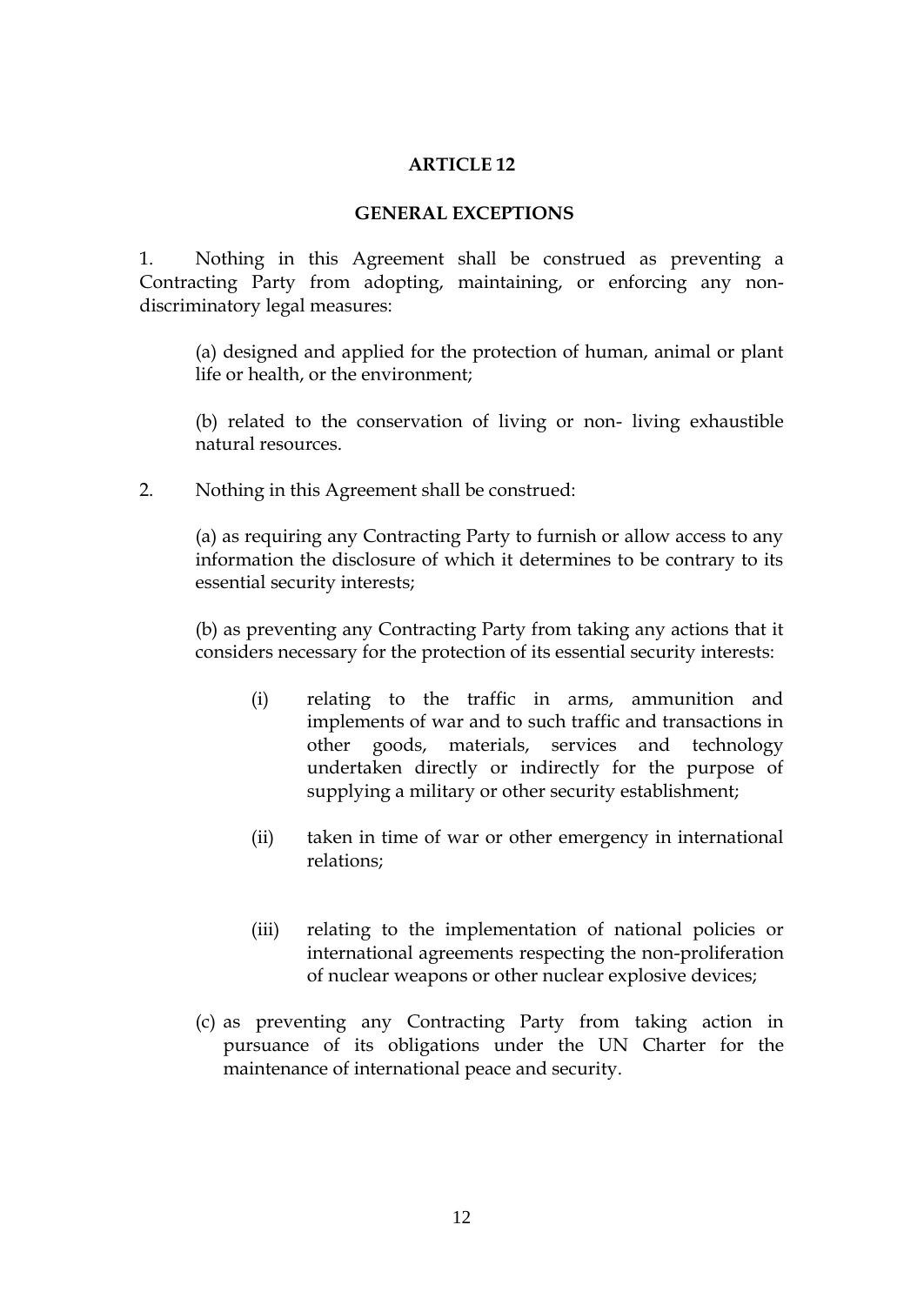# **ARTICLE 13 ENTRY INTO FORCE, AMENDMENT AND TERMINATION**

- 1. The Contracting Parties shall notify each other promptly of the fulfillment of their legal procedures required for the entry into force of this Agreement through the diplomatic channels. The Agreement shall enter into force on the date of last notification by either Contracting Party.
- 2. This Agreement shall remain in force for a period of ten (10) years and shall thereafter continue to remain in force unless terminated in accordance with paragraph 3 of this Article.
- 3. Either Contracting Party may, by giving one year's written notice to the other Contracting Party, terminate this Agreement at the end of the initial ten-year period or at any time thereafter.
- 4. With respect to investments made or acquired prior to the date of termination of this Agreement and to which this Agreement otherwise applies, the provisions of all of the other Articles of this Agreement shall thereafter continue to be effective for a further period of ten (10) years from such date of termination.
- 5. This Agreement may be amended by mutual written consent of the Contracting Parties. The amendments shall enter into force in accordance with the same legal procedure prescribed under paragraph 1 of the present Article.

**IN WITNESS WHEREOF**, the undersigned representatives, duly authorized thereto by their respective Governments, have signed this Agreement.

**DONE** in two originals at Istanbul on the 7<sup>th</sup> day of February 2013 in the English and Turkish languages, both texts being equally authentic. In case of divergence of interpretation, the English text shall prevail.

| <b>FOR THE GOVERNMENT OF</b><br>THE REPUBLIC OF MAURITIUS                                  | FOR THE GOVERNMENT<br>OF THE REPUBLIC<br>– OF<br><b>TURKEY</b> |
|--------------------------------------------------------------------------------------------|----------------------------------------------------------------|
| Dr. Arvin BOOLELL                                                                          | Zafer ÇAČLAYAN                                                 |
| <b>Minister of Foreign Affairs, Regional</b><br><b>Integration and International Trade</b> | <b>Minister of Economy</b>                                     |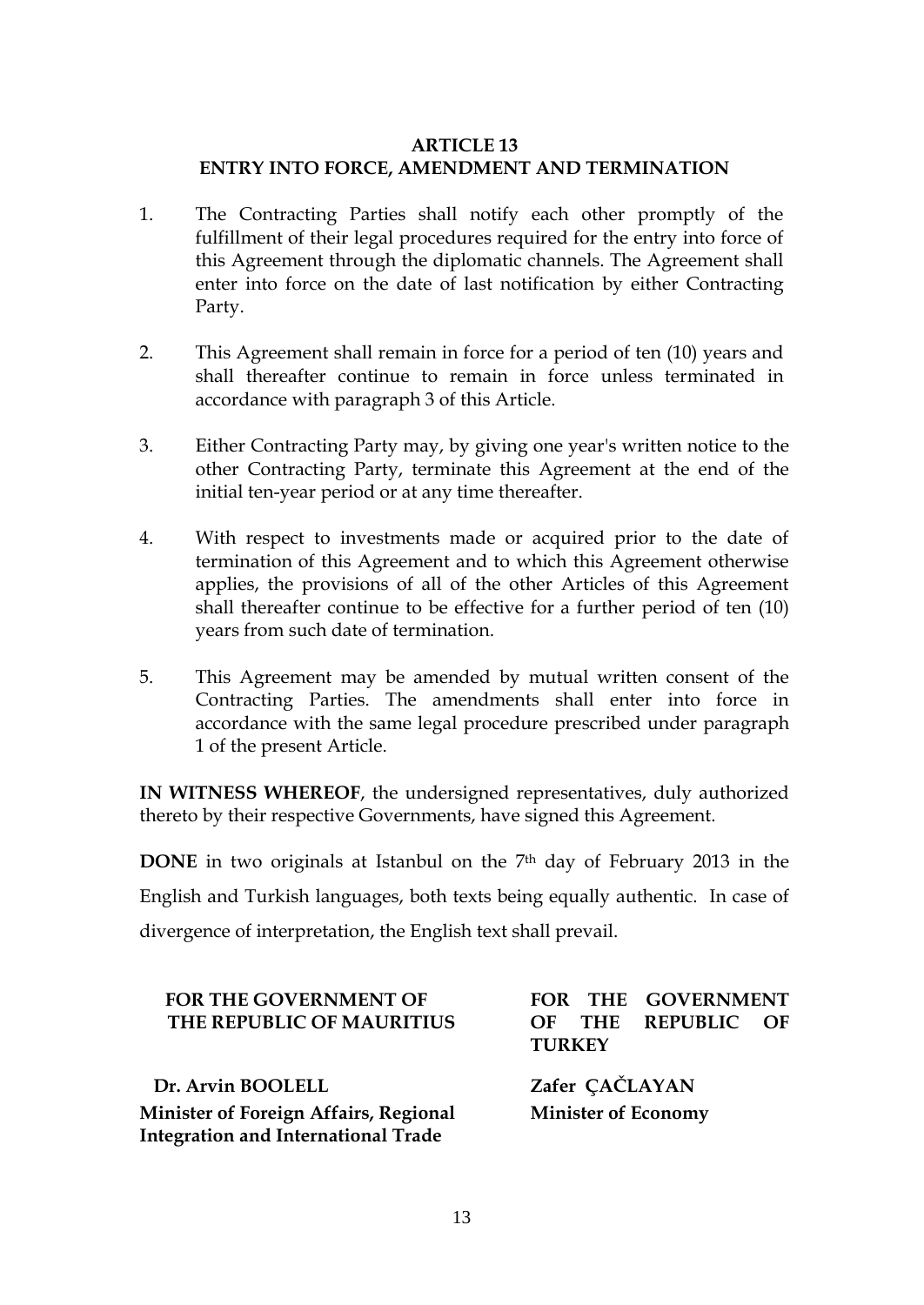## **MORİTYUS CUMHURİYETİ HÜKÜMETİ**

### **İLE**

# **TÜRKİYE CUMHURİYETİ HÜKÜMETİ**

#### **ARASINDA**

### **YATIRIMLARIN**

#### **KARŞILIKLI TEŞVİKİ VE KORUNMASINA İLİŞKİN**

#### **ANLAŞMA**

Bundan sonra "Akit Taraflar" olarak anılacak olan Morityus Cumhuriyeti Hükümeti ve Türkiye Cumhuriyeti Hükümeti;

Özellikle bir Akit Tarafın yatırımcılarının, diğer Akit Tarafın ülkesindeki yatırımları ile ilgili olarak, Akit Taraflar arasındaki ekonomik işbirliğini artırma arzusu ile;

Bu gibi yatırımlara tanınacak muameleye ilişkin bir anlaşmanın sermaye ve teknoloji akımı ile Akit Tarafların ekonomik kalkınmasını teşvik edeceğini kabul ederek;

Yatırımlara adil ve hakkaniyete uygun muamele edilmesinin; yatırımlar için istikrarlı bir ortamın idamesi ve ekonomik kaynakların etkin kullanımının en üst düzeye çıkarılması açısından arzulanır olduğuna dair mutabık kalarak; ve

Yatırımların karşılıklı teşviki ve korunmasına ilişkin bir anlaşmanın yapılmasına karar vermiş olarak;

Aşağıdaki şekilde anlaşmaya varmışlardır:

#### **MADDE 1 TANIMLAR**

İşbu Anlaşmanın amacı bakımından:

1. "Yatırım" terimi; uzun süreli ekonomik ilişkiler kurmak amacıyla bir Akit Tarafın ülkesinde bu Akit Tarafın kanunlarına ve düzenlemelerine uygun olarak edinilen, iş faaliyetleri ile bağlantılı her türlü mal varlığını ifade eder ve bunlarla sınırlı olmamak üzere özellikle aşağıdakileri içerir: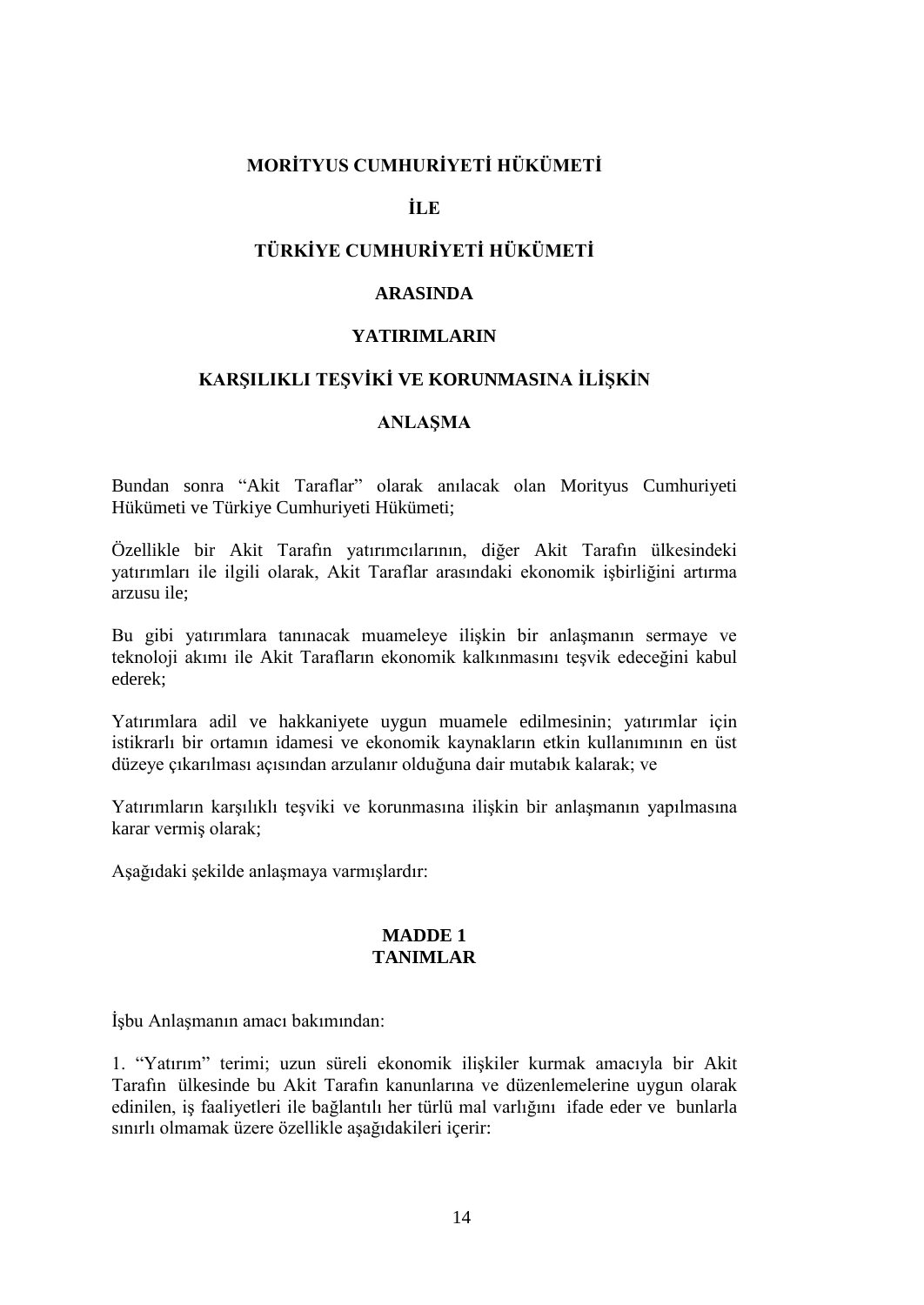(a) taşınır ve taşınmaz malların yanı sıra ipotek, rehin, kefalet gibi diğer haklar ve malvarlığının bulunduğu Akit Tarafın kanun ve düzenlemelerine uygun olarak tanımlanan diğer benzer haklar;

(b) yeniden yatırılan gelirler, para alacakları veya bir yatırımla ilgili mali değeri olan diğer haklar;

(c) hisseler, hisse senetleri ya da şirketlere iştirakin diğer her türlü şekli;

(d) patentler, sınai tasarımlar, teknik süreçler gibi sınai ve fikri mülkiyet hakları yanında ticari markalar, ticari itibar ve know-how;

(e) doğal kaynaklara yönelik imtiyazlar da dahil olmak üzere, kanun veya sözleşme ile verilmiş iş imtiyazları;

Şu şartla ki, bu gibi yatırımlar; bir şirketin %10'dan az hissesinin veya oy hakkının borsa yoluyla edinimi niteliğinde olduğunda işbu Anlaşma kapsamına girmez.

Varlıkların yatırıldığı biçimindeki herhangi bir değişiklik, ev sahibi Akit Tarafın kanun ve düzenlemelerine aykırı olmadığı sürece, varlıkların işbu Anlaşmada tanımlandığı şekilde yatırım olma niteliğini etkilemez.

2. "Yatırımcı" terimi:

Diğer Akit Tarafın ülkesinde bir yatırım yapmış olan

(a) uygulanabilir kanunlarına göre, bir Akit Tarafın vatandaşlığını haiz olan gerçek kişileri; veya

(b) Bir Akit Tarafın yürürlükteki mevzuatı çerçevesinde kurulmuş veya teşekkül etmiş ve yönetim merkezi veya etkili ekonomik faaliyetleri o Akit Tarafın ülkesinde bulunan kuruluşları, firmaları veya iş ortaklıklarını

ifade eder.

3. "Gelirler" terimi, bir yatırımdan elde edilen meblağları ifade eder ve bunlarla sınırlı olmamakla beraber özellikle, kar, faiz, sermaye kazançları, royaltiler, ücretler ve temettüleri içerir.

4. "Ülke" terimi;

(a) Morityus Cumhuriyeti ile ilgili olarak; ülkelerini, kara ülkesini, iç sularını, karasularını ve bunların üzerindeki hava sahasını, karasularının ötesindeki alanlar yanında, canlı veya cansız doğal kaynakların araştırılması, işletilmesi ve korunması amacıyla Morityus'un Anayasasına ve uluslararası hukuka uygun olarak üzerinde egemen hak ve yetkilere sahip olduğu deniz yatağı ve altındaki toprağı kapsayan deniz bölgelerini ifade eder.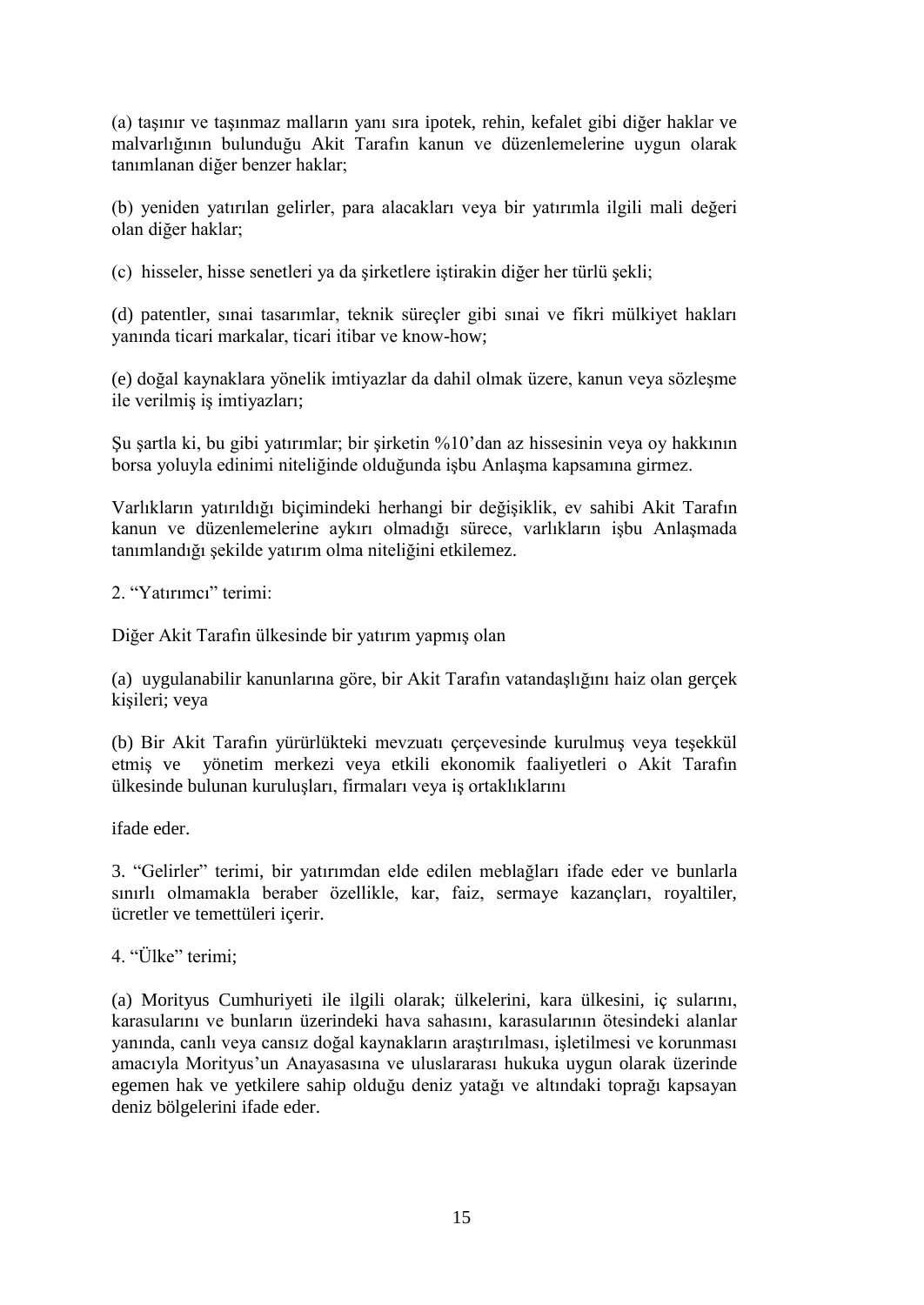(b) Türkiye Cumhuriyeti ile ilgili olarak; kara ülkesini, iç sularını, karasularını ve bunların üzerindeki hava sahasını, aynı zamanda, canlı veya cansız doğal kaynakların araştırılması, işletilmesi ve korunması amacıyla Türkiye'nin uluslararası hukuka uygun olarak üzerinde egemen hak ve yetkilere sahip olduğu deniz alanlarını ifade eder.

#### **MADDE 2 UYGULAMA KAPSAMI**

İşbu Anlaşma, bir Akit Tarafın ülkesinde, bu Akit Tarafın ulusal kanun ve düzenlemelerine uygun olarak diğer Akit Taraf yatırımcıları tarafından işbu Anlaşmanın yürürlüğe girmesinden önce veya sonra yapılmış olan yatırımlarına uygulanacaktır. Bununla birlikte; işbu Anlaşma, yürürlüğe girmesinden önce ortaya çıkan hiçbir uyuşmazlığa uygulanmaz.

#### **MADDE 3 YATIRIMLARIN TEŞVİKİ VE KORUNMASI**

1. Her bir Akit Taraf, kanun ve düzenlemeleri çerçevesinde, kendi ülkesinde, diğer Akit Taraf yatırımcılarının yatırımlarını mümkün olduğunca teşvik eder.

2. Her bir Akit Tarafın yatırımcılarının yatırımları, diğer Akit Tarafın ülkesinde her zaman adil ve hakkaniyete uygun muamele ile tam koruma ve güvenliğe tabi tutulur. Akit Taraflardan hiçbiri, makul olmayan veya ayrımcı tedbirlerle yatırımların yönetilmesine, sürdürülmesine, kullanımına, faydalanılmasına, genişletilmesine veya elden çıkarılmasına hiçbir şekilde engel olamaz.

### **MADDE 4 YATIRIMLARA UYGULANACAK MUAMELE**

1. Her bir Akit Taraf, kanunları ve düzenlemeleri çerçevesinde, diğer Akit Tarafın yatırımcılarının yatırımlarını herhangi bir üçüncü ülke yatırımcılarının yatırımlarına benzer durumlarda uygulanandan daha az elverişli olmayacak şekilde ülkesine kabul eder.

2. Her bir Akit Taraf, kurulmuş olan bu yatırımlara, kendi yatırımcılarının yatırımları ya da herhangi bir üçüncü ülkenin yatırımcılarının yatırımlarına benzer durumlarda uyguladığı muameleden hangisi en elverişli ise, bundan daha az elverişli olmayan bir muamelede bulunur.

3. Akit Taraflar, yabancıların girişi, geçici ikameti ve istihdam edilmesi ile ilgili kendi kanun ve düzenlemeleri çerçevesinde: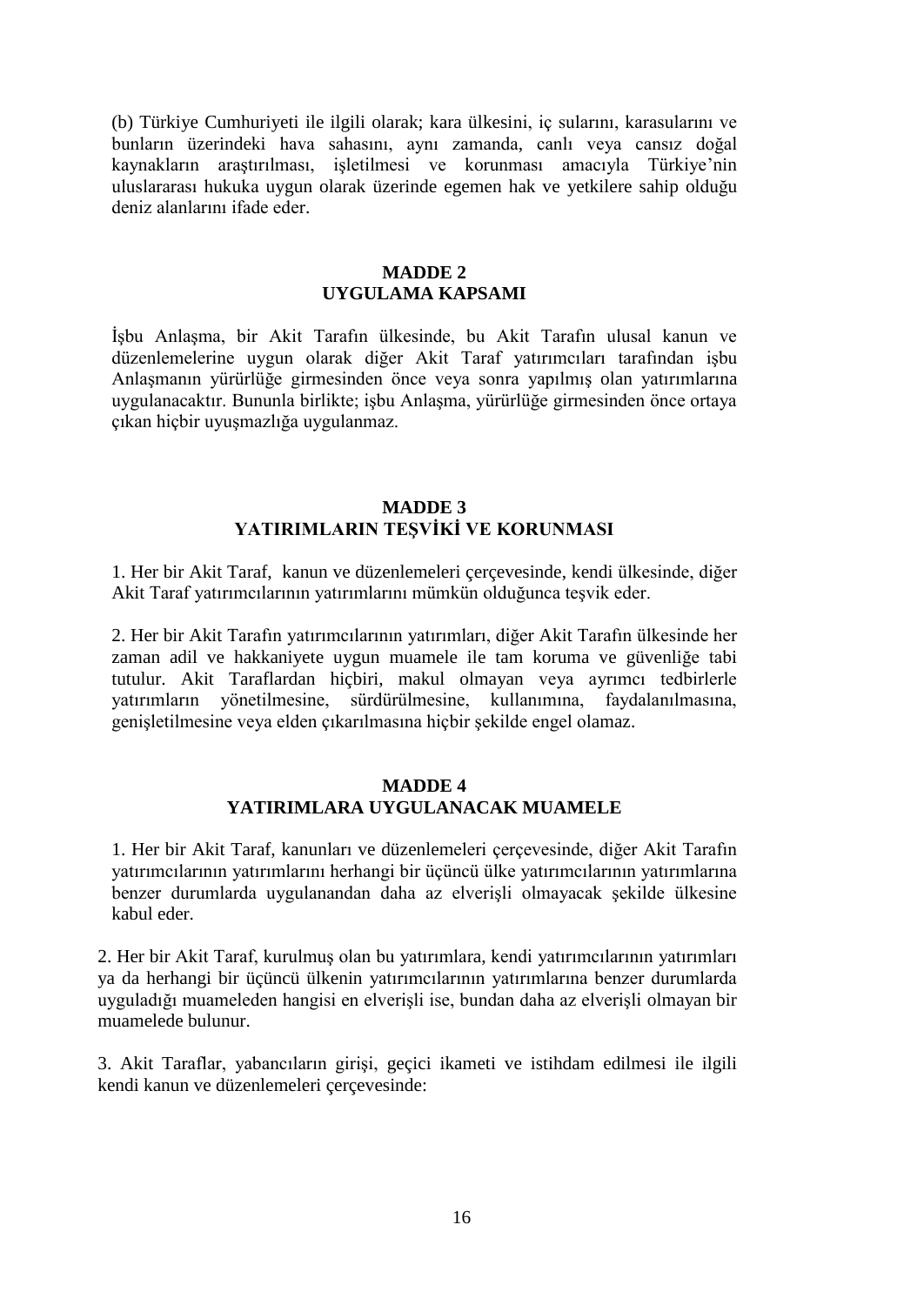a) Bir yatırımın kurulması, geliştirilmesi, yönetilmesi veya işletilmesine ilişkin tavsiyelerde bulunması amacıyla esaslı miktarda sermaye veya diğer kaynakları ayırmayı taahhüt etmiş veya taahhüt etme aşamasında olan her bir Akit Taraf vatandaşının veya onları istihdam eden Akit Tarafın yatırımcısının girişine ve diğer Akit Taraf ülkesinde kalmasına izin verir.

b) Bir Akit Tarafın uygulanabilir kanun ve düzenlemelerine göre yasal olarak kurulmuş ve diğer Akit Tarafın yatırımcılarının yatırımları olan şirketlerine, milliyet gözetmeksizin, üst düzey yönetim ve teknik personelini kendi tercihi doğrultusunda işe almasına izin verilir.

4. (a) İşbu Maddenin hükümleri, bir Akit Tarafın tamamen ya da kısmen vergilendirmeye ilişkin herhangi bir uluslararası anlaşma veya düzenleme ile tanımış olduğu bir muameleyi, tercihi veya ayrıcalığı, diğer Akit Tarafın yatırımcılarına da sağlamakla yükümlü olduğu şeklinde yorumlanmaz.

(b) İşbu Anlaşmanın ayrımcılık yapmama, ulusal muamele ve en çok kayırılan ulus muamelesi hükümleri, Akit Taraflardan herhangi birinin, bir gümrük birliği, ekonomik birlik veya parasal birliğe, bir ortak pazara veya serbest ticaret bölgesine üyeliğinden veya bunlarla ortaklığından kaynaklanan ve bu Akit Tarafın kendi vatandaşlarına ya da şirketlerine, veya bu gibi bir birliğin, ortak pazarın ya da serbest ticaret bölgesinin üye devletlerinin vatandaşlarına veya şirketlerine veya herhangi bir üçüncü ülke vatandaşlarına veya şirketlerine tanımış olduğu tüm mevcut veya gelecekteki avantajlara uygulanmaz.

(c) Bu Madde'de yer alan en çok kayrılan ulus muamelesi, diğer uluslararası yatırım anlaşmalarında düzenlenen yatırımcı ve devlet arasındaki uyuşmazlık çözümü usullerini içermez.

(d) İşbu Anlaşmanın 3. ve 4. Maddelerinin hükümleri, hiçbir Akit Tarafı, toprak, gayrimenkul ve bunlar üzerindeki ayni hakların edinimi bakımından kendi yatırımcılarının yatırımlarına uyguladığı muamelenin aynısını diğer Akit Tarafın yatırımcılarının yatırımlarına uygulamakla yükümlü kılmaz.

### **MADDE 5 KAMULAŞTIRMA**

1. Yatırımlar, kamu yararı gözetilerek, ayrımcı olmayacak biçimde; anında, yeterli ve etkin tazminat ödenerek, uygun hukuki usule ve işbu Anlaşmanın 3. ve 4. Maddesinde belirtilen genel muamele prensiplerine göre yapılanlar hariç olmak üzere kamulaştırılamaz, devletleştirilemez veya doğrudan ya da dolaylı olarak benzer etkisi olan tedbirlere (bundan sonra kamulaştırma olarak anılacaktır) maruz bırakılamaz.

2. Sağlık, güvenlik ve çevre gibi halkın refahını ilgilendiren meşru hedeflerin korunması amacıyla düzenlenen ve uygulanan ayrımcı olmayan yasal önlemler, dolaylı kamulaştırma teşkil etmez.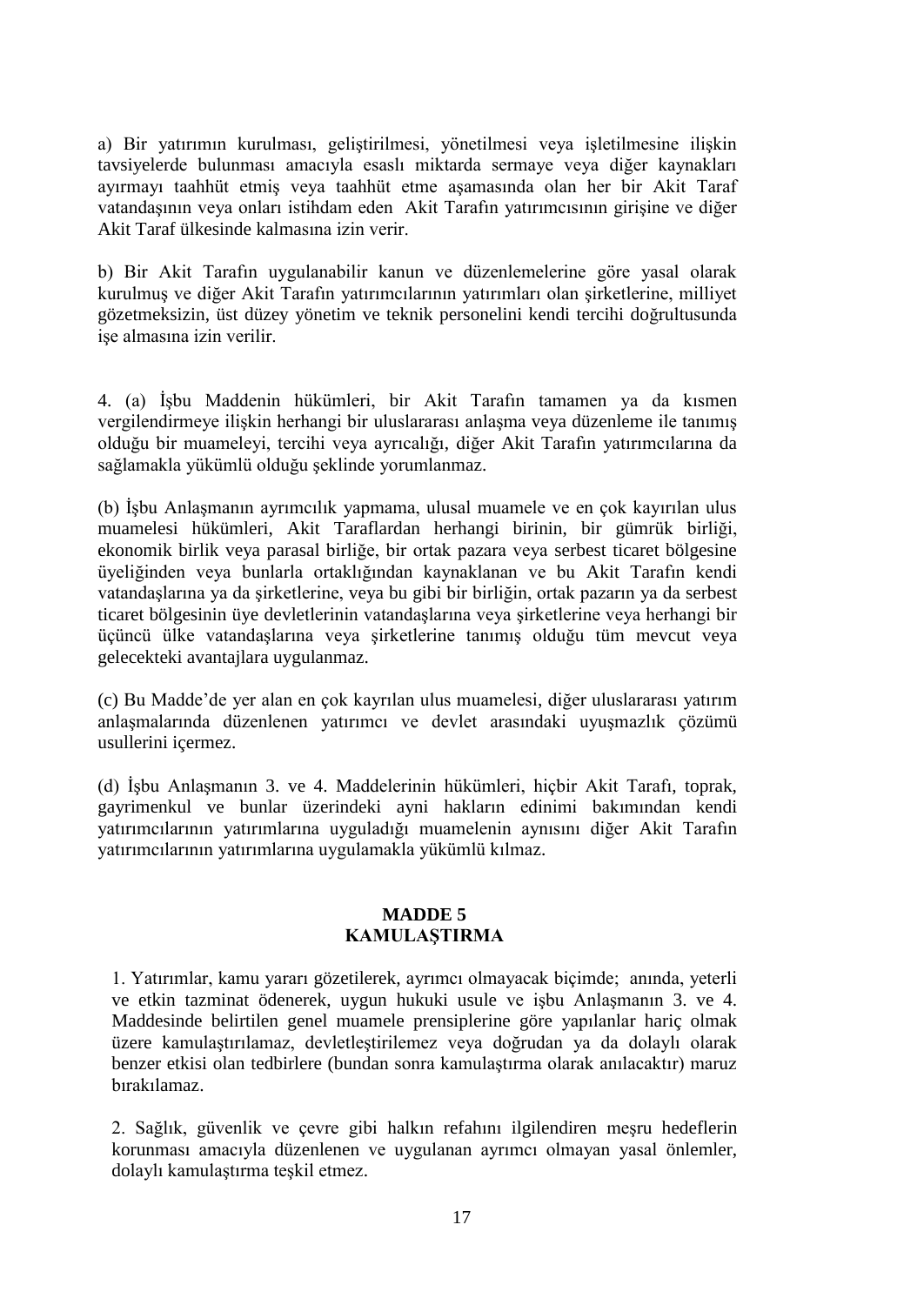3. Tazminat, kamulaştırılan yatırımın kamulaştırma işleminin yapıldığı veya kamuoyuna duyurulduğu tarihten önceki piyasa değerine eşit olur. Tazminat gecikme olmaksızın ödenir ve 7. Madde'de de belirtildiği gibi serbestçe transfer edilebilir.

4. Tazminatın ödenmesinde gecikme olması durumunda ödeme, kamulaştırma tarihinden ödeme tarihine kadar, kanunda bu gibi bir oran öngörülmemişse, her iki tarafça üzerinde anlaşılan bir oranda faiz içerecektir.

5. Kamulaştırmadan etkilenen yatırımcı, kamulaştırmayı gerçekleştiren Akit Tarafın kanunu çerçevesinde, bu Akit Tarafın adli mahkemesi veya diğer bağımsız ve tarafsız mahkemesi tarafından kamulaştırma davasının hızlı olarak gözden geçirilmesi hakkına sahip olacaktır.

### .**MADDE 6 KAYIPLAR İÇİN TAZMİNAT**

1. Yatırımları diğer Akit Tarafın ülkesinde savaş, isyan, iç karışıklık veya diğer benzeri olaylar nedeniyle zarar gören Akit Taraflardan her birinin yatırımcıları, diğer Akit Tarafın bu gibi kayıplar bakımından aldığı tazmin edici tedbirlere ilişkin olarak, kendi yatırımcılarına veya herhangi bir üçüncü ülke yatırımcılarına uyguladığı muameleden daha az elverişli olmamak üzere, hangisi en elverişli ise, o muameleye tabi tutulur.

2. Bu Maddenin 1. fıkrası hükümleri saklı kalmak üzere, anılan fıkrada belirtilen durumlardan herhangi birinde, diğer Akit Tarafın ülkesinde zarar gören bir Akit Taraf yatırımcılarının zararları;

(a) diğer Akit Tarafın kuvvetleri veya resmi makamlarınca mallarına el konulması; veya

(b) diğer Akit Tarafın kuvvetleri veya resmi makamlarınca mallarının çatışma halinde değilken ya da durum zorunlu kılmadığı halde tahrip edilmesi durumunda;

karşılanacak ya da makul bir miktarda tazminat ödenecektir. Hasıl olan ödemeler başka bir para birimine serbestçe çevrilebilir ve transfer edilebilir olacaktır.

## **MADDE 7 ÜLKESİNE İADE VE TRANSFER**

l. Her bir Akit Taraf, vergiyle ilgili tüm yükümlülüklerin yerine getirilmesini müteakip, bir yatırıma ilişkin bütün transferlerin kendi ülkesinden içeri ve dışarıya serbestçe ve gecikme olmaksızın yapılmasına iyi niyetle izin verir. Bu gibi transferler, aşağıdakileri içerir:

(a) gelirler,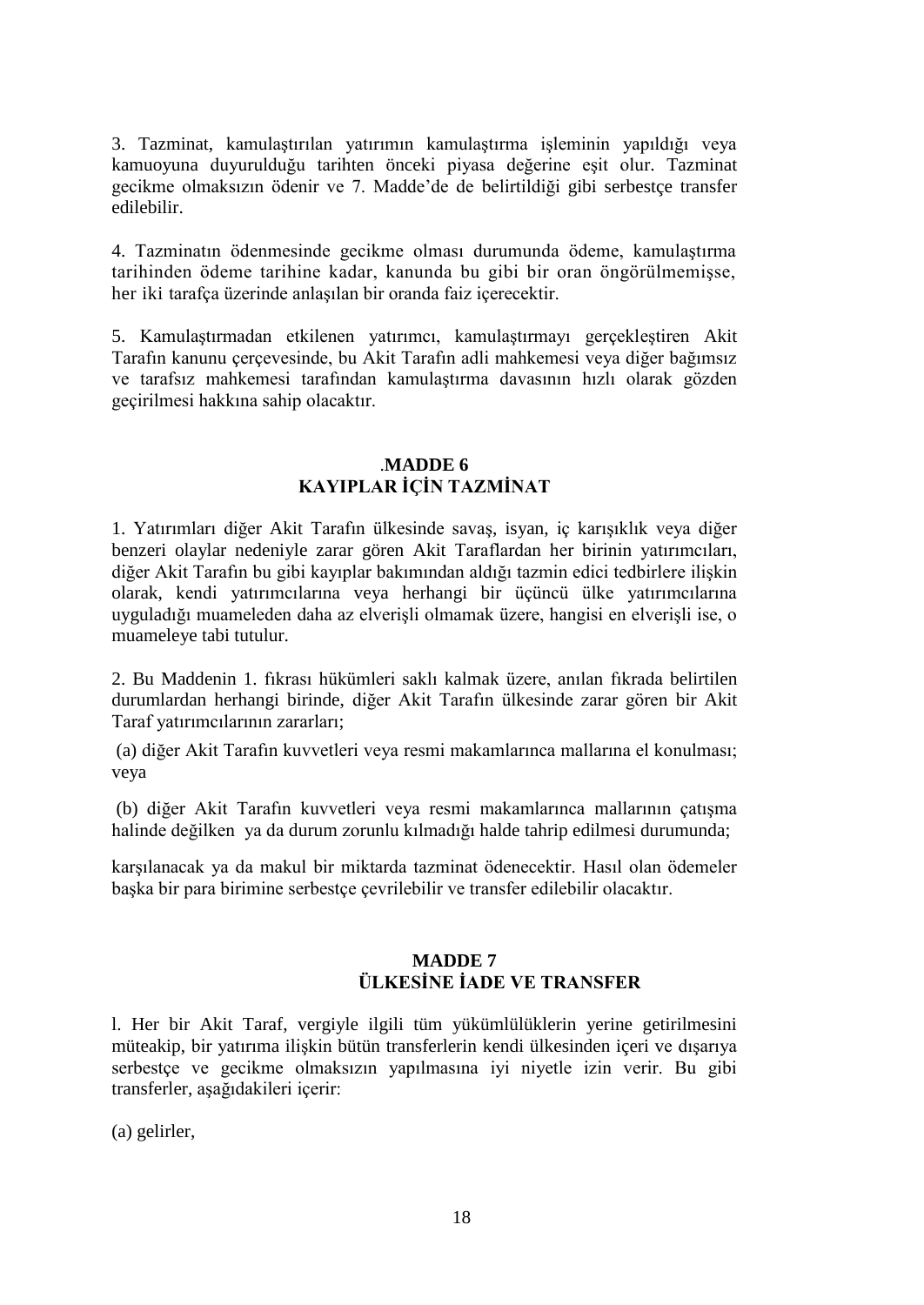(b) bir yatırımın tamamının veya bir kısmının satışı veya tasfiyesinden elde edilen meblağlar,

(c) 5. ve 6. Maddelere ilişkin tazminatlar,

(d) yatırımlarla ilgili kredilerin ana para ve faiz ödemeleri,

(e) bir Akit Tarafın ülkesinde bir yatırımla ilgili çalışma izinlerini almış olan diğer bir Akit Tarafın vatandaşlarının aldığı maaşlar, haftalık ücretler ve diğer ödemeler,

(f) Bir yatırım uyuşmazlığından kaynaklanan ödemeler.

2. Aksi yatırımcı ve ev sahibi Akit Tarafça kararlaştırılmadıkça, transferler; yatırımın yapılmış olduğu konvertibl para birimi veya herhangi bir konvertibl para birimiyle, transferin yapıldığı tarihte geçerli olan piyasa döviz kuru üzerinden yapılır.

3. İstisnai durumlarda, ödemeler ve sermaye hareketlerinin ödemeler dengesi üzerinde ciddi zorluklara sebep olması veya sebep olma tehdidini yaratması halinde, her bir Akit Taraf ayrımcılık yapmadan ve iyi niyeti esas alarak geçici olarak transferleri kısıtlayabilir.

## **MADDE 8 HALEFİYET**

l. Eğer Akit Taraflardan biri yatırımcılarının yatırımlarını ticari olmayan risklere karşı korumak amacıyla bir kamu sigortası veya garanti planına sahipse ve bu Akit Tarafın bir yatırımcısı bu sigortayı edinmiş veya plana katılmışsa, sigortalayanın yatırımcı ile sigortalayan arasındaki sigorta sözleşmesinin şartlarından kaynaklanan her türlü halefiyeti diğer Akit Tarafça tanınır.

2. Sigortalayan halefiyetten dolayı yatırımcının haklarını kullanmaya ve taleplerini öne sürmeye yetkilidir ve yatırım ile ilgili yükümlülükleri üstlenir. Halef olunan haklar veya talepler yatırımcının özgün hak veya taleplerini aşmaz.

3. Bir Akit Taraf ile sigortalayan arasındaki uyuşmazlıklar işbu Anlaşmanın 9'uncu Maddesinin hükümlerine göre çözümlenir.

4. 1. fıkrada belirtildiği şekilde sigortalayan tarafından bir yatırımcıya yapılan hiçbir ödeme, bu gibi hakların uygulanmasının sigortalayan tarafınca bu fıkra kapsamındaki halefiyetten kaynaklanan hakkın uygulanması ile çakışmaması veya çelişmemesi koşulu ile, bu yatırımcının, 9. Madde'ye uygun olarak, ev sahibi Akit Tarafa karşı talepte bulunma hakkını etkilemeyecektir.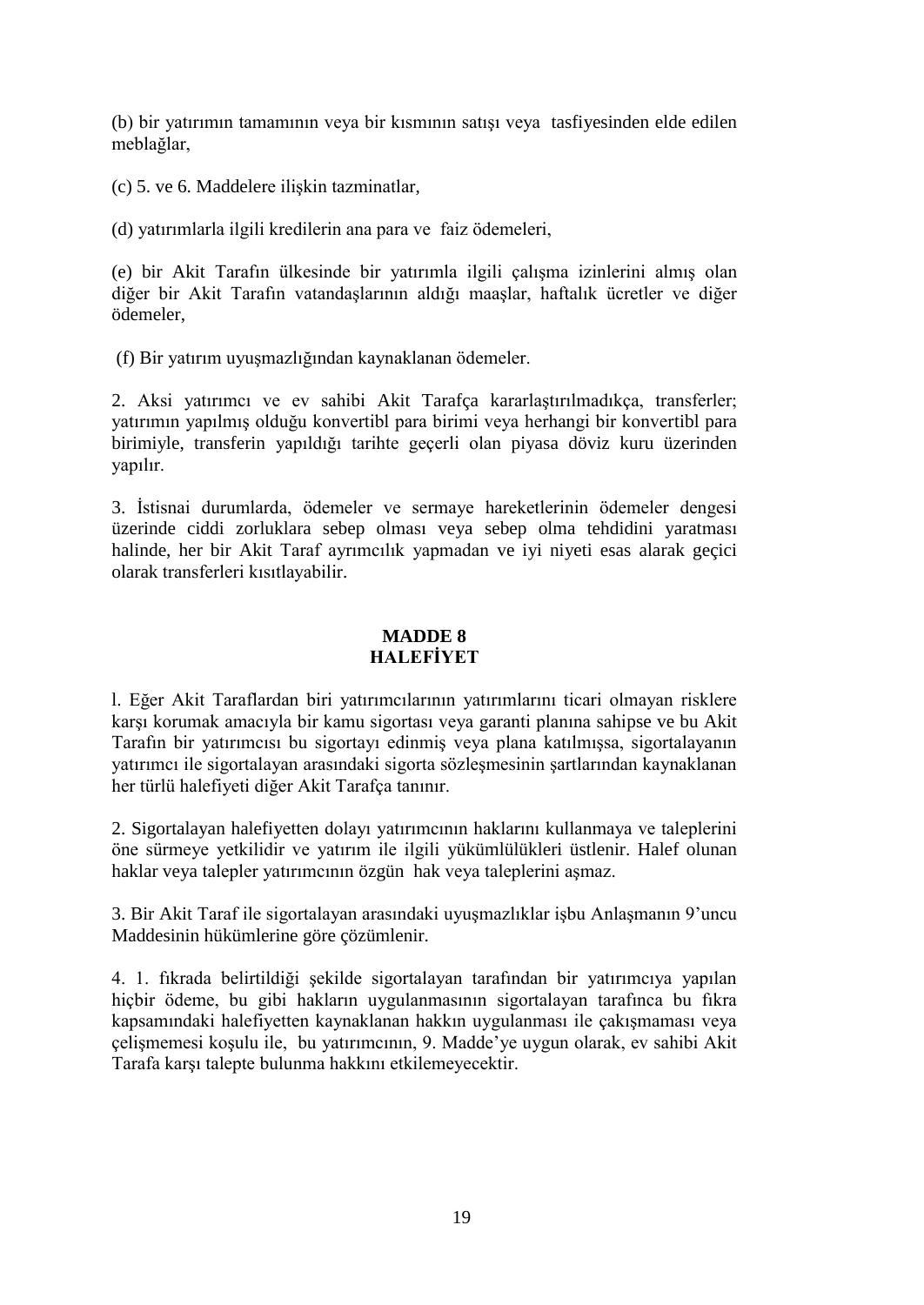### **MADDE 9**

# **BİR AKİT TARAF İLE DİĞER AKİT TARAFIN YATIRIMCILARI ARASINDAKİ UYUŞMAZLIKLARIN ÇÖZÜMÜ**

1. Akit Taraflardan biri ile diğer Akit Tarafın bir yatırımcısı arasında bu yatırımcının yatırımı ile ilgili olarak çıkan uyuşmazlıklar, yatırımcı tarafından yatırımın yapıldığı Akit Tarafa ayrıntılı bilgi içerecek şekilde yazılı olarak bildirilir. Mümkün olduğu ölçüde, yatırımcı ve ilgili Akit Taraf bu uyuşmazlıkları danışmalar ve müzakereler yoluyla iyi niyetle çözmeye gayret ederler.

2. Bu uyuşmazlıkların, 1.fıkrada belirtilen yazılı bildirim tarihini takip eden altı ay içerisinde bu şekilde çözümlenememesi halinde, uyuşmazlıklar yatırımcının seçebileceği üzere:

- (a) "Devletler ile Diğer Devletlerin Vatandaşları Arasındaki Yatırım Uyuşmazlıklarının Çözümü Sözleşmesi" ile kurulmuş Yatırım Uyuşmazlıklarının Çözümü için Uluslararası Merkez'e (ICSID);
- (b) Birleşmiş Milletler Uluslararası Ticaret Hukuku Komisyonu (UNCITRAL)'nun Tahkim Usulü Kurallarına göre bu maksatla kurulacak bir ad hoc hakem mahkemesine; veya
- (c) Paris Uluslararası Ticaret Odası Tahkim Mahkemesine;

sunulabilir.

3. Yatırımcının uyuşmazlığı işbu Maddenin 2. fıkrasında bahsedilen uyuşmazlık çözüm yollarından birine sunduğu andan itibaren, bu yollardan birinin seçimi nihaidir.

4. Bu Madde'nin 2'inci fıkrasının hükümlerine bakılmaksızın;

(a) Yalnızca, Türkiye Cumhuriyeti'nin yabancı sermaye ile ilgili mevzuatına uygun olarak, herhangi bir iznin gerekli olması halinde, gerekli izni almış ve fiilen başlamış yatırım faaliyetlerinden doğrudan kaynaklanan uyuşmazlıklar, Yatırım Uyuşmazlıklarının Çözümü için Uluslararası Merkez'e (ICSID) veya Akit Tarafların üzerinde uzlaştıkları diğer herhangi bir uluslararası uyuşmazlık çözüm mekanizmasına sunulabilir;

(b) Türkiye Cumhuriyeti'nde yer alan taşınmazlar üzerindeki mülkiyet hakları ve ayni haklara ilişkin uyuşmazlıklar tamamen Türk mahkemelerinin yargılama yetkisi altındadır ve bu nedenle Yatırım Uyuşmazlıklarının Çözümü için Uluslararası Merkez'e (ICSID) ya da diğer herhangi bir uluslararası uyuşmazlık çözümü mekanizmasına sunulamaz;

(c) "Devletler ile Diğer Devletlerin Vatandaşları Arasındaki Yatırım Uyuşmazlıklarının Çözümü Sözleşmesi"nin 64'üncü Maddesi ile ilgili olarak: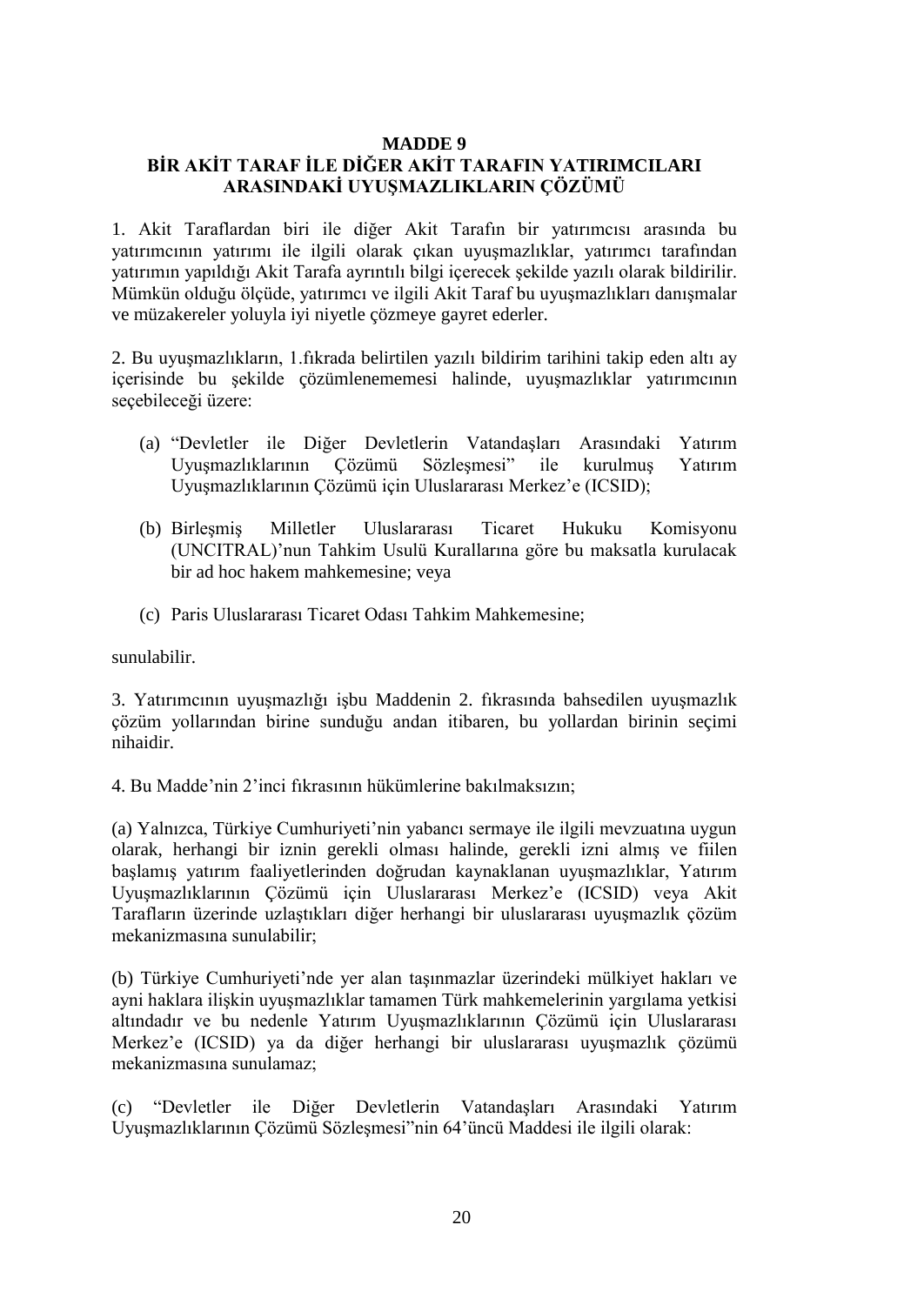"Devletler ile diğer Devletlerin Vatandaşları arasındaki Yatırım Uyuşmazlıklarının Çözümü Sözleşmesi"nin yorumu ya da uygulanması ile ilgili olarak Akit Taraflar arasında ortaya çıkabilecek ve müzakereler yoluyla çözümlenememiş herhangi bir uyuşmazlık ancak her iki Akit Tarafın rızası ile Uluslararası Adalet Divanı'na götürülebilir.

5. Tahkim kararları uyuşmazlığın bütün tarafları için nihai ve bağlayıcıdır. Her bir Akit Taraf verilen kararları kendi ulusal kanunları çerçevesinde yerine getirir.

### **MADDE 10 AKİT TARAFLAR ARASINDAKİ UYUŞMAZLIKLARIN ÇÖZÜMÜ**

1. Akit Taraflar işbu Anlaşmanın yorumu veya uygulanmasıyla ilgili aralarında çıkan herhangi bir uyuşmazlığa iyi niyet ve işbirliği ruhu içinde hızlı ve hakkaniyete uygun bir çözüm arayacaklardır. Bu bakımdan, Akit Taraflar bu gibi çözümlere varmak için doğrudan ve anlamlı müzakerelerde bulunmayı kabul ederler. Eğer Akit Taraflar uyuşmazlığın başladığı tarihten itibaren altı ay içerisinde yukarıda belirtilen yöntemler ile kendi aralarında bir anlaşmaya varamazlarsa uyuşmazlık, Akit Taraflardan herhangi birinin isteği üzerine, üç üyeli bir tahkim mahkemesine sunulabilir.

2. Talebin alınmasından itibaren iki (2) ay içerisinde, her bir Akit Taraf bir hakem tayin edecektir. Tayin edilen bu iki hakem üçüncü bir ülke vatandaşı olan üçüncü hakemi Başkan olarak seçeceklerdir. Akit Taraflardan herhangi birinin belirtilen süre içinde hakemi atayamaması halinde, diğer Akit Taraf Uluslararası Adalet Divanı Başkanı'ndan atamayı yapmasını talep edebilir.

3. Eğer her iki hakem atanmalarından itibaren iki ay içerisinde Başkan seçiminde anlaşmaya varamazlar ise, Başkan Akit Taraflardan birinin talebi üzerine Uluslararası Adalet Divanı Başkanı tarafından atanır.

4. Eğer, bu Madde'nin 2'inci ve 3'üncü fıkralarında belirtilen durumlarda, Uluslararası Adalet Divanı Başkanı söz konusu görevi yerine getirmekten alıkonursa ya da Başkan Akit Taraflardan birinin vatandaşı ise, atama Başkan Vekili tarafından yapılacaktır ve eğer Başkan Vekili de bu görevi yerine getirmekten alıkonursa ya da Başkan Vekili Akit Taraflardan birinin vatandaşı ise, atama Akit Taraflardan birinin vatandaşı olmayan en kıdemli Divan üyesi tarafından yapılır.

5. Tahkim Mahkemesi Heyet Başkanının seçildiği tarihten itibaren üç (3) ay içinde, işbu Anlaşmanın diğer hükümleriyle tutarlı olacak şekilde usul kuralları üzerinde anlaşmaya varacaktır. Böyle bir anlaşmanın olmaması halinde, Tahkim Mahkemesi, genel kabul görmüş uluslararası tahkim usulü kurallarını dikkate alarak, usul kurallarını tayin etmesini Uluslararası Adalet Divanı Başkanından talep edecektir.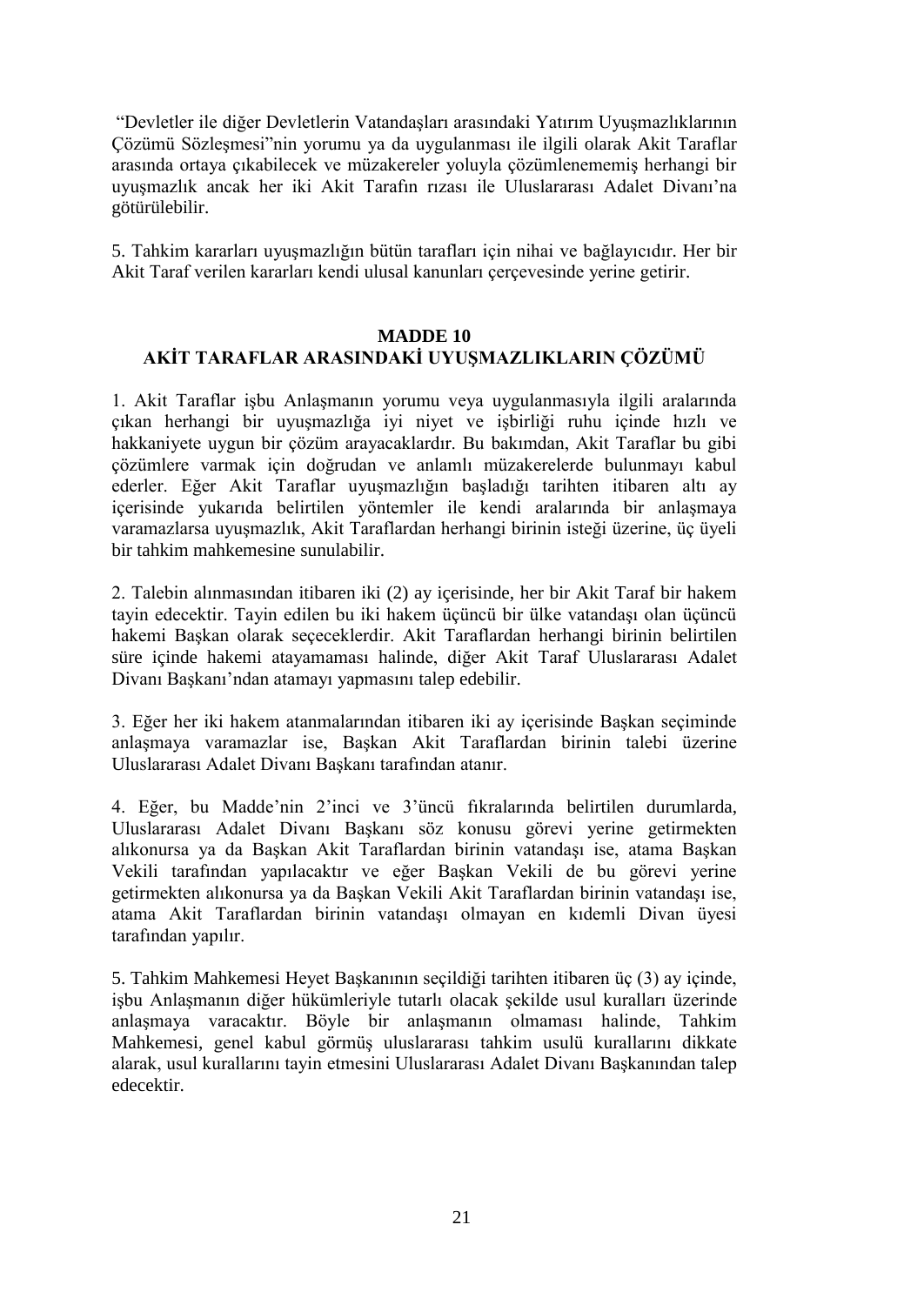6. Aksi kararlaştırılmadıkça, Başkanın seçildiği tarihten itibaren sekiz (8) ay içerisinde bütün beyanlar yapılacak, bütün duruşmalar tamamlanacak ve Tahkim Mahkemesi, hangisi daha sonra gerçekleşirse, son beyanların sunulduğu veya duruşmaların bittiği tarihten sonra iki (2) ay içinde karara varacaktır. Tahkim Mahkemesi, nihai ve bağlayıcı olacak kararını oy çokluğu ile alacaktır.

7. Başkanın, diğer hakemlerin masrafları ve yargılama ile ilgili diğer masraflar Akit Taraflarca eşit olarak ödenecektir. Bununla birlikte, Tahkim Mahkemesi giderlerin daha yüksek bir oranının Akit Taraflardan biri tarafından ödenmesine re'sen karar verebilir.

8. Eğer bir uyuşmazlık, işbu Anlaşmanın 9'uncu Maddesi uyarınca bir uluslararası tahkim mahkemesine sunulmuşsa ve hala mahkeme önündeyse, aynı uyuşmazlık işbu Madde hükümleri uyarınca başka bir uluslararası tahkim mahkemesine sunulamaz. Bu durum, her iki Akit Taraf arasında doğrudan ve anlamlı görüşmeler yoluyla bağlantı kurulmasını engellemez.

#### **MADDE 11 FAYDALARIN REDDİ**

1. Bir Akit Taraf işbu Anlaşma'dan kaynaklanan faydaların, diğer Akit Tarafın bir şirketi olan bu Akit Tarafın bir yatırımcısına ve bu gibi bir yatırımcının yatırımlarına uygulanmasını, söz konusu şirketin kanunları çerçevesinde kurulmuş olduğu Akit Tarafın ülkesinde önemli faaliyetlerinin olmaması veya Anlaşmanın faydalarının uygulanmasını reddeden Akit Tarafın yatırımcılarının bu şirkete sahip olması veya idare etmesi halinde reddedebilir.

2. Faydaların tanınmasını reddeden Akit Taraf, faydaların reddinden önce mümkün olduğu ölçüde, diğer Akit Tarafı haberdar edecektir.

### **MADDE 12 GENEL İSTİSNALAR**

1. İşbu Anlaşmanın hiç bir hükmü, bir Akit Tarafın:

a) insan, hayvan veya bitki hayatı veya sağlığının veya çevrenin korunması için düzenlenen ve uygulanan;

b) canlı veya cansız tükenebilir doğal kaynakların korunmasıyla ilgili;

ayrımcı olmayan herhangi bir hukuki önlemi almasına, sürdürmesine ya da uygulamasına engel olacak şekilde yorumlanamaz.

2. İşbu Anlaşmanın hiç bir hükmü: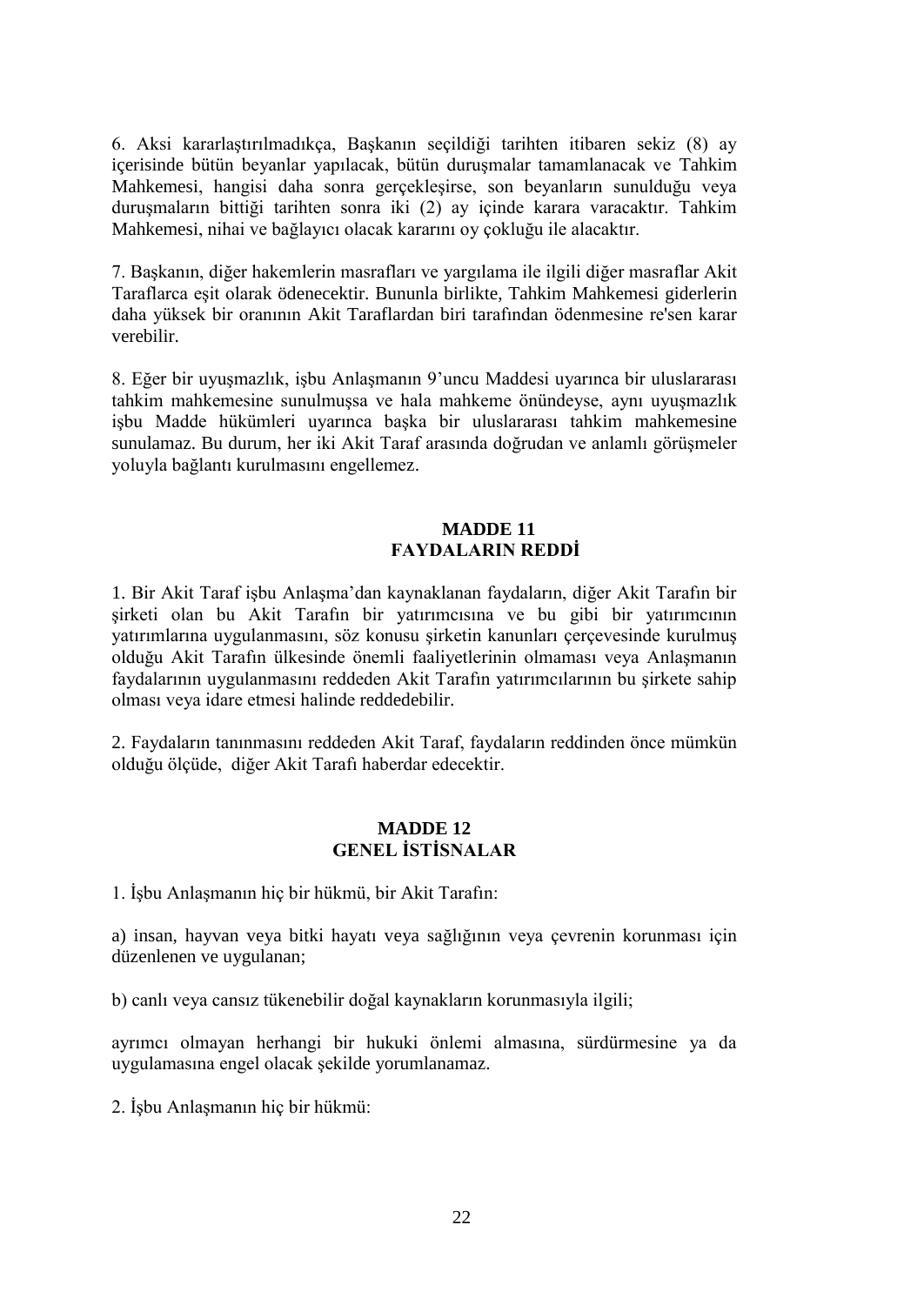(a) bir Akit Tarafın, açıklanmasını temel güvenlik çıkarlarına aykırı gördüğü herhangi bir bilgiyi açıklamasını veya böyle bir bilgiye erişime izin vermesini gerektirecek şekilde;

(b) hiç bir Akit Tarafın,

(i) silah, cephane ve savaş gereçleri ticareti ile bir askeri ya da diğer bir güvenlik kuruluşuna doğrudan veya dolaylı olarak diğer mal, teçhizat, hizmet ve teknoloji sağlama amacıyla yapılan ticaret ve işlemlere ilişkin;

(ii) savaş zamanında veya uluslararası ilişkilerle ilgili diğer acil durumlarda;

veya

(iii) nükleer silahların veya diğer patlayıcı nükleer cihazların yayılmasının önlenmesine ilişkin ulusal politikaların veya uluslararası anlaşmaların uygulanmasıyla ilgili olarak;

kendi temel güvenlik çıkarlarının korunması için gerekli gördüğü tedbirleri almasına engel olacak şekilde; veya

(c) herhangi bir Akit Tarafı, uluslararası barış ve güvenliğin sürdürülmesi için Birleşmiş Milletler Şartından kaynaklanan yükümlülüklerini yerine getirmek amacıyla harekete geçmekten alıkoyacak şekilde;

yorumlanamaz.

## **MADDE 13 YÜRÜRLÜĞE GİRME, DEĞİŞİKLİK VE SONA ERME**

1. Akit Taraflar diplomatik kanallarla işbu Anlaşmanın yürürlüğe girmesine ilişkin gerekli yasal işlemlerin tamamlandığını hızlı bir şekilde birbirine bildirir. İşbu Anlaşma, Akit Taraflardan biri tarafınca yapılan son bildirim tarihinde yürürlüğe girer.

2. İşbu Anlaşma on (10) yıllık bir dönem boyunca yürürlükte kalır ve bu Maddenin 3. fıkrasına göre sona erdirilmediği sürece yürürlükte kalmaya devam eder.

3. Akit Taraflardan her biri, bir yıl öncesinden diğer Akit Tarafa yazılı bir bildirimde bulunarak ilk on yıllık dönemin sonunda veya bu tarihten sonra herhangi bir zamanda Anlaşmayı feshedebilir.

4. İşbu Anlaşmanın sona erdiği tarihten önce yapılan veya edinilen ve işbu Anlaşmanın diğer bir şekilde uygulanacağı yatırımlarla ilgili olarak, işbu Anlaşmanın diğer tüm Maddelerinin hükümleri sona erme tarihinden itibaren bir on (10) yıl daha geçerli olmaya devam eder.

5. İşbu Anlaşma Akit Tarafların karşılıklı yazılı rızasıyla değiştirilebilir. Bu değişiklikler işbu Maddenin 1. fıkrasında belirtilen aynı yasal usul çerçevesinde yürürlüğe girer.